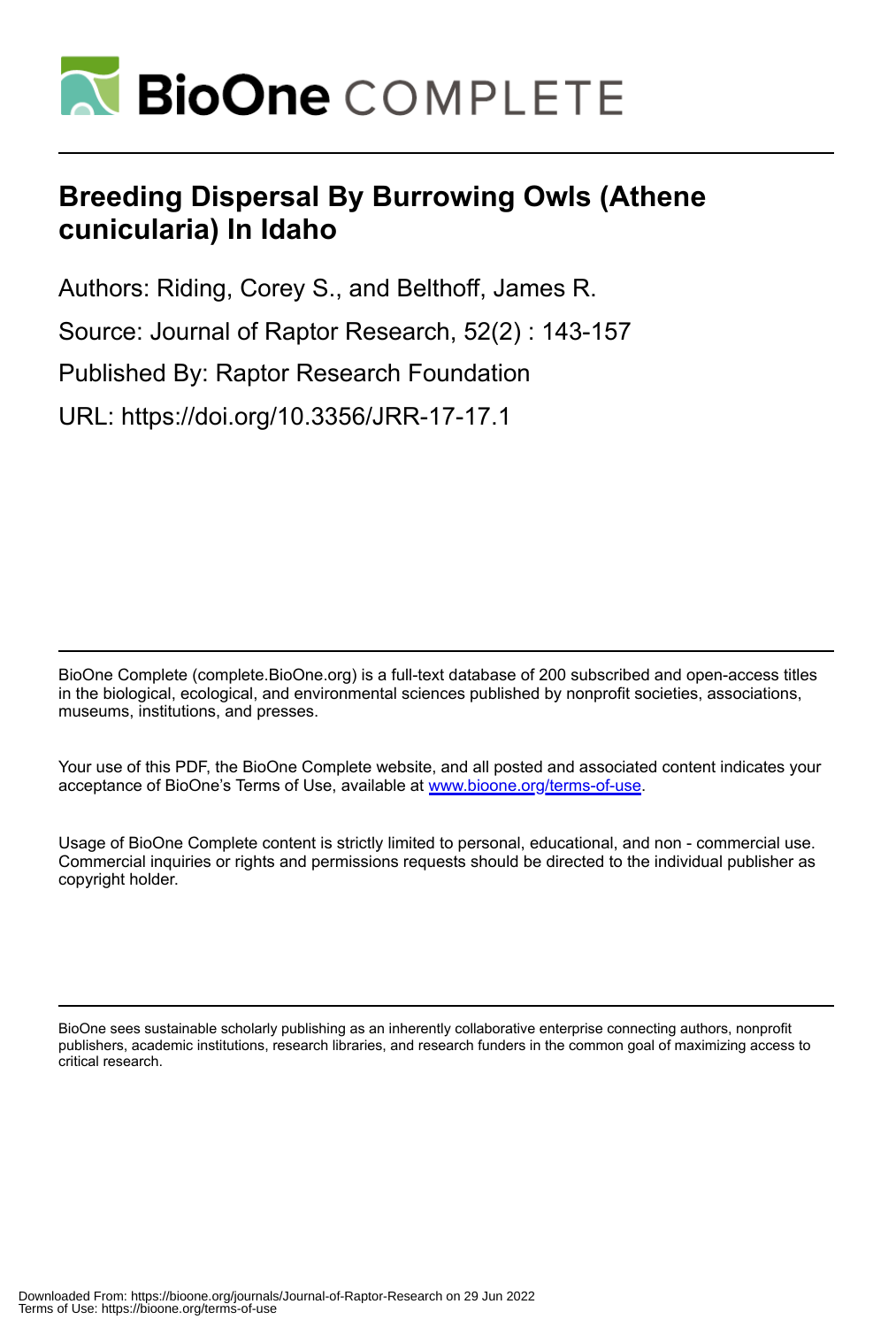## BREEDING DISPERSAL BY BURROWING OWLS (ATHENE CUNICULARIA) IN IDAHO

### $\text{COREY S.}$  RIDING<sup>1</sup> AND JAMES R. BELTHOFF

Department of Biological Sciences and Raptor Research Center, Boise State University, Boise, ID 83725 USA

ABSTRACT.—Breeding dispersal, the movement between successive breeding sites, is important to many aspects of life history and population dynamics but poorly understood for many raptor populations. We used longitudinal data collected from Burrowing Owls (Athene cunicularia) nesting in southwestern Idaho from 1994–2007 to examine characteristics of breeding dispersal behavior. First, we measured frequency and distance of breeding dispersal and compared those to published results from other owl populations. The dispersal frequency (78%,  $n = 86$ ) was greater than previously reported for any Burrowing Owl population and for most owl species. The mean distance dispersed (835  $\pm$  98 m [SE]) was slightly greater than reported distances for most other Burrowing Owl populations. Second, we examined factors associated with two decisions owls faced between breeding seasons: whether to move to a new nest site (dispersal likelihood), and how far to move if dispersing to a new site (dispersal distance). We assessed the potential effects of sex, productivity, age, and site quality on breeding dispersal likelihood and distance. Owls were more likely to disperse if they were female and if they had fledged fewer young in the previous breeding season. Nesting failure was a perfect predictor of breeding dispersal, but high productivity did not always result in philopatry. Owls dispersed farther if they were relatively younger, female, had lower productivity in the previous breeding season, and had previously nested in lower quality sites. Our comparisons to other studies indicate that the factors that most influence breeding dispersal behavior in Burrowing Owls appear to vary among populations and may relate to migration tendency and geographic heterogeneity.

KEY WORDS: Burrowing Owl; Athene cunicularia; breeding dispersal; dispersal distance; dispersal likelihood; Idaho.

### DISPERSIÓN REPRODUCTIVA DE ATHENE CUNICULARIA EN IDAHO

RESUMEN.—La dispersión reproductiva (los movimientos entre sitios de cría sucesivos) es importante en muchos aspectos de la historia de vida y la dinámica poblacional, pero es poco comprendida en muchas especies de aves rapaces. Utilizamos datos longitudinales de individuos de Athene cunicularia que nidifican en el suroeste de Idaho obtenidos entre los años 1994 y 2007 para examinar las características del comportamiento de la dispersio´n reproductiva. Primero, medimos la frecuencia y la distancia de la dispersión reproductiva y comparamos estos datos con resultados publicados para otras poblaciones de A. cunicularia. La frecuencia de dispersión (78%,  $n = 86$ ) fue mayor que la publicada anteriormente para cualquier población de A. cunicularia y para la mayoría de las especies de búhos. La distancia de dispersión promedio (835 ± 98 m [SE]) fue ligeramente mayor que las distancias publicadas para la mayoría de las otras poblaciones de A. cunicularia. Segundo, examinamos los factores asociados con dos decisiones a las que se enfrenta la especie entre las estaciones reproductivas: si moverse o no a un nuevo sitio de nidificación (probabilidad de dispersio´n), y a que´ distancia moverse al dispersarse a un nuevo sitio (distancia de dispersio´n). Evaluamos los efectos potenciales del sexo, la productividad, la edad y la calidad del sitio sobre la probabilidad y la distancia de dispersión reproductiva. Los búhos fueron más propensos a dispersarse si eran hembras y si produjeron un menor número de polluelos en la estación reproductiva previa. El fracaso del nido fue un predictor perfecto de la dispersión reproductiva, pero una elevada productividad no siempre tuvo como resultado la filopatría. Los búhos se dispersaron a mayores distancias si eran relativamente más jóvenes, de sexo femenino, tuvieron una baja productividad en la época reproductiva anterior y nidificaron previamente en sitios de menor calidad. Nuestras comparaciones con otros estudios indican que los factores que mayor influencia tuvieron en el comportamiento de dispersión reproductiva en A. cunicularia parecen

<sup>1</sup> Present address: Department of Natural Resource Ecology and Management, Oklahoma State University, Stillwater, OK 74078 USA; email address: corey.riding@okstate.edu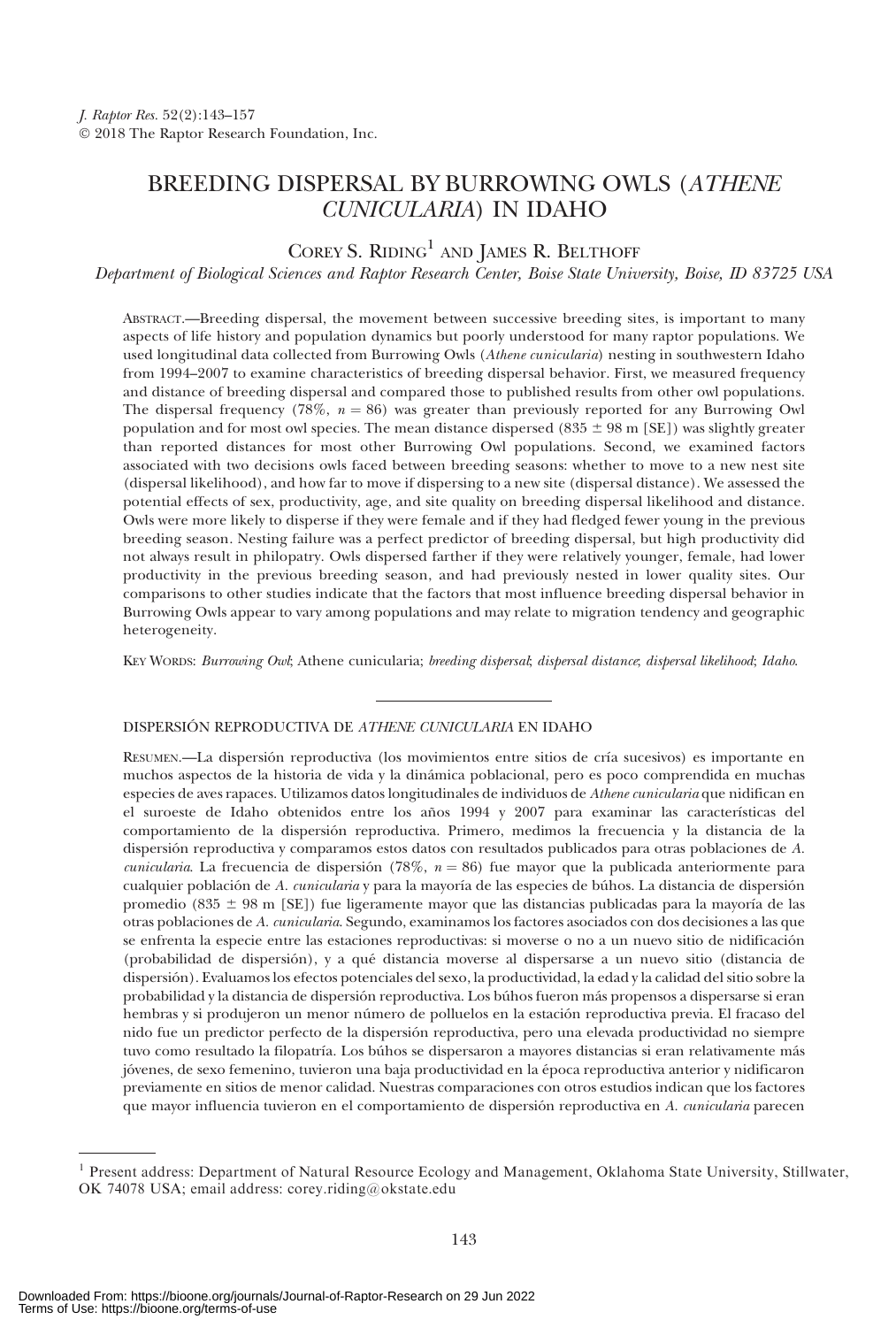variar entre poblaciones y pueden estar relacionados con la tendencia a la migración y la heterogeneidad geográfica.

[Traducción del equipo editorial]

The mobility of birds allows them to vacate their natal areas and to relocate between breeding events. These movements, generally called dispersal, can affect individual fitness, genetic structure of populations, population dynamics, geographic distribution, and social behavior (see Morrison and Wood 2009). Thus, characterizing patterns of dispersal and the selective forces that shape them is important for understanding the biology of raptors and for species conservation and management. However, dispersal behavior often exhibits spatiotemporal variation (Clarke et al. 1997), and dispersal research is challenging because it requires longitudinal study of marked individuals (Nathan 2001).

Greenwood (1980) described breeding dispersal as the movement between successive breeding sites. Such movements offer an individual the opportunity to avoid inbreeding (Johnson and Gaines 1990) or to improve fitness by moving to a better breeding site (Blakesley et al. 2006) or by breeding with a better mate (Daniels and Walters 2000). However, individuals that disperse are not guaranteed to acquire better territories or mates (Forero et al. 1999), and they could experience decreased reproductive success after dispersing (Vergara et al. 2006, Arlt and Pärt 2008a) or fail to breed entirely (Danchin and Cam 2002). In addition, dispersing may increase predation risk (Ims and Andreassen 2000, Yoder et al. 2004) or otherwise lead to increased mortality (Brown et al. 2008; but see Beaudette and Keppie 1992, Van Vuren and Armitage 1994). Conversely, philopatry, or fidelity to a breeding territory, bestows familiarity, which may increase reproductive success (Johnson and Walters 2008). Familiarity with a territory's resources such as food, shelter, and breeding sites likely make it more valuable than an unknown site (Part 1994, 1995, Brown et al. 2008). ¨ Familiarity with a mate also increases reproductive success (Schieck and Hannon 1989, Bradley et al. 1990), and familiar pairings may be more likely under philopatry. Given the potentially higher costs of dispersal relative to philopatry, an individual should be expected to disperse when reasonably certain of experiencing suboptimal fitness if it nests again at the same location. But, deciding whether to disperse and deciding how far to disperse are likely separate processes because selection pressures surrounding these decisions may differ (Forero et al. 1999, Doerr and Doerr 2005).

Among birds, females tend to disperse more often and/or farther than males (Clarke et al. 1997). Greenwood (1980) speculated that sex-biased dispersal evolved as a consequence of mating system type. In a resource defense system, the sex that selects and defends a territory (males in most birds) is less likely to disperse because of benefits accrued via resource familiarity (Pärt 1995, Piper et al. 2008) and increased ability to retain a territory previously held (Lanyon and Thompson 1986, Shutler and Weatherhead 1992). Females, however, could use dispersal for inspecting and choosing among males or their resources. Although males may choose from any available territory, females may be limited to territories where males are present (Arlt and Pärt 2008b), and females may have no option aside from dispersal if their previous territory is not occupied by a male because of his death or dispersal. Avian species exhibiting no sex bias or, rarely, male-biased dispersal typically deviate from the resource defense mating system (e.g., Schamel and Tracy 1991).

Dispersal likelihood and distance usually both decrease with increasing age, which may be related to competitive ability or familiarity with a location (Andreu and Barba 2006, Kim et al. 2007). But age appears to have no effect or affects only one sex in other cases (Montalvo and Potti 1992, Pyle et al. 2001, Payne and Payne 1993, Arlt and Pärt 2008b). Breeding dispersal also usually varies inversely with reproductive success, such that individuals experiencing breeding failure are more likely to disperse and/or disperse farther (Haas 1998, Porneluzi 2003). Reusing a location when the previous nesting attempt produced young, but moving if the attempt failed has been termed the ''Win-Stay, Lose-Switch'' strategy (Switzer 1993, Hoover 2003). There also can be a negative relationship between site or habitat quality and dispersal (Przybylo et al. 2001, Sergio and Newton 2003, Sergio et al. 2009), as individuals tend to disperse away from inferior sites. Mate fidelity may also influence breeding dispersal, such that birds that retain a mate are less likely to disperse or disperse shorter distances (Andreu and Barba 2006, Blakesley et al. 2006, Middleton et al. 2006, Kim et al. 2007). Therefore, a mated pair may not act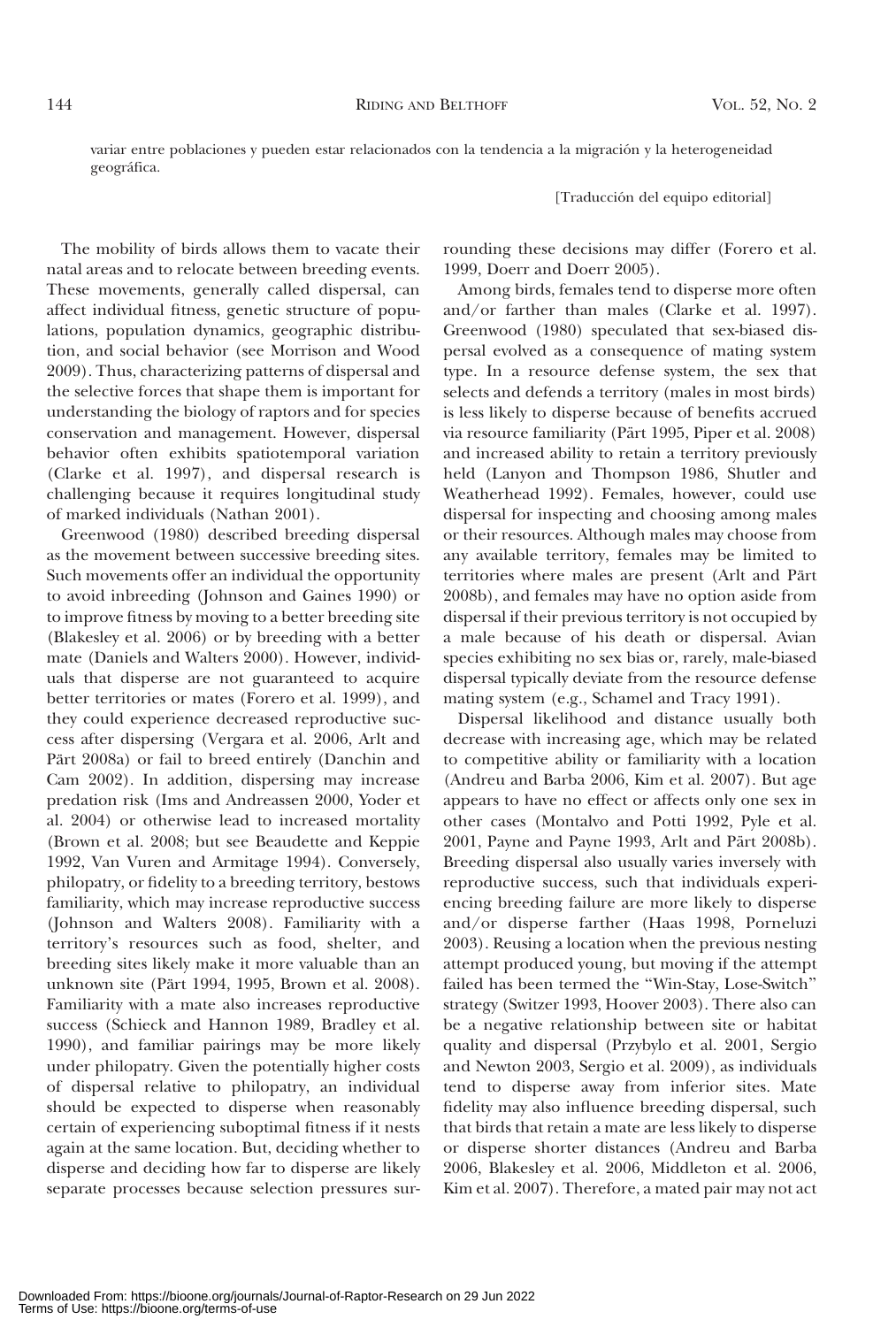|                                                   | Table 1. Predictions related to factors with potential to  |
|---------------------------------------------------|------------------------------------------------------------|
|                                                   | affect breeding dispersal likelihood or breeding dispersal |
| distance of Burrowing Owls in southwestern Idaho. |                                                            |

| <b>FACTOR</b>                | DISPERSAL.<br>LIKELIHOOD <sup>a</sup> | DISPERSAL<br><b>DISTANCE</b> <sup>b</sup> |
|------------------------------|---------------------------------------|-------------------------------------------|
| Sex                          | Female                                | Female                                    |
| Age                          | Younger                               | Younger                                   |
| Productivity <sup>c</sup>    | None                                  | None                                      |
| Site Quality                 |                                       |                                           |
| Proportional occupation      | Low                                   | Low                                       |
| Burrow productivity          | Low                                   | Low                                       |
| Distance to nearest neighbor | Large                                 | Large                                     |
| Distance to agriculture      | Large                                 | Large                                     |

<sup>a</sup> Level of factor with greatest expected likelihood of dispersal.

<sup>b</sup> Level of factor with largest expected dispersal distance.

<sup>c</sup> Number of young fledged per nesting attempt.

independently, which could confound the relationship of breeding dispersal of an individual with other correlates (Cézilly et al. 2000).

In the face of population reductions and range contractions, Burrowing Owls (Athene cunicularia) have been listed as an endangered species in Canada, threatened in Mexico, and as a species of conservation concern in at least nine western US states (Klute et al. 2003). Understanding crucial elements of their natural history, such as breeding dispersal, and how it varies among populations is important for species conservation. Thus, we used data collected from 1994–2007 for Burrowing Owls nesting in southwestern Idaho to conduct an observational study of breeding dispersal. Our first objective was to describe breeding dispersal patterns and compare them to published reports of dispersal in other populations of Burrowing Owls and other owl species. Our second objective was to assess relationships of breeding dispersal likelihood and distance with sex, age, reproductive success, and site quality, which are important correlates of breeding dispersal in other species. Based on the tendencies noted above, we made predictions for each factor (Table 1) and contrasted observed patterns with these predictions using a model selection framework. As breeding dispersal has high potential costs (e.g., loss of breeding opportunity), we predicted that owls may favor philopatry. Because philopatry may enhance reproductive efforts, we also predicted that owls not dispersing between nesting attempts would increase productivity over their previous attempt and fledge more young in the next attempt than owls that had dispersed. However, the costs of dispersal (and the benefits of philopatry) are not always realized, and they may be offset if dispersing increases fitness (e.g., moving to an area with greater food resources). Therefore, we also evaluated the prediction that dispersing individuals would fledge more young post-dispersal than they fledged predispersal.

#### **METHODS**

Study Site. We studied Burrowing Owls nesting in the Morley Nelson Snake River Birds of Prey National Conservation Area (NCA) in southwestern Idaho in 1994–2007. The NCA was established in 1993 by Congress (Public Law 103-64) for the conservation, protection, and enhancement of raptor populations and habitats, and covers  $>2400$  $km<sup>2</sup>$  (about 1960 km<sup>2</sup> of public land) in Ada, Elmore, and Owyhee Counties. The area was historically shrub-steppe habitat dominated by big sagebrush (Artemisia tridentata) and other native shrub species, but fire and anthropogenic disturbances have converted portions to grasslands dominated by exotic annual grasses and forbs. The Snake River Canyon is the major geologic feature, but the area also contains irrigated agricultural fields, dairy farms, roads and rights-of-way, Bureau of Land Management-owned open rangelands, military training facilities, and structures such as homes, barns, and silos.

Study Species. Western Burrowing Owls (A. c. hypugaea) occur in grasslands, steppes, deserts, prairies, and some agricultural lands of western North America (Poulin et al. 2011). Northern populations tend to be migratory, whereas those in the southern US and Mexico may be year-round residents (Poulin et al. 2011). In southwestern Idaho, Burrowing Owls are typically present from March to October, but occasionally individuals occupy the study area during winter. A few band encounters indicate that at least some of the owls nesting in the NCA winter in California (King and Belthoff 2001). Although the longevity record for a Burrowing Owl in the wild is  $>8$  yr (Poulin et al. 2011), only five individuals from our study population were known to breed after their fourth calendar year during 1994–2007 (J. Belthoff unpubl. data).

Western Burrowing Owls nest primarily in abandoned mammal burrows and exhibit a resource defense mating system whereby nest burrows and the area around them are defended from conspecifics (Moulton et al. 2004). Natural burrows are available throughout our study site for nesting and shelter,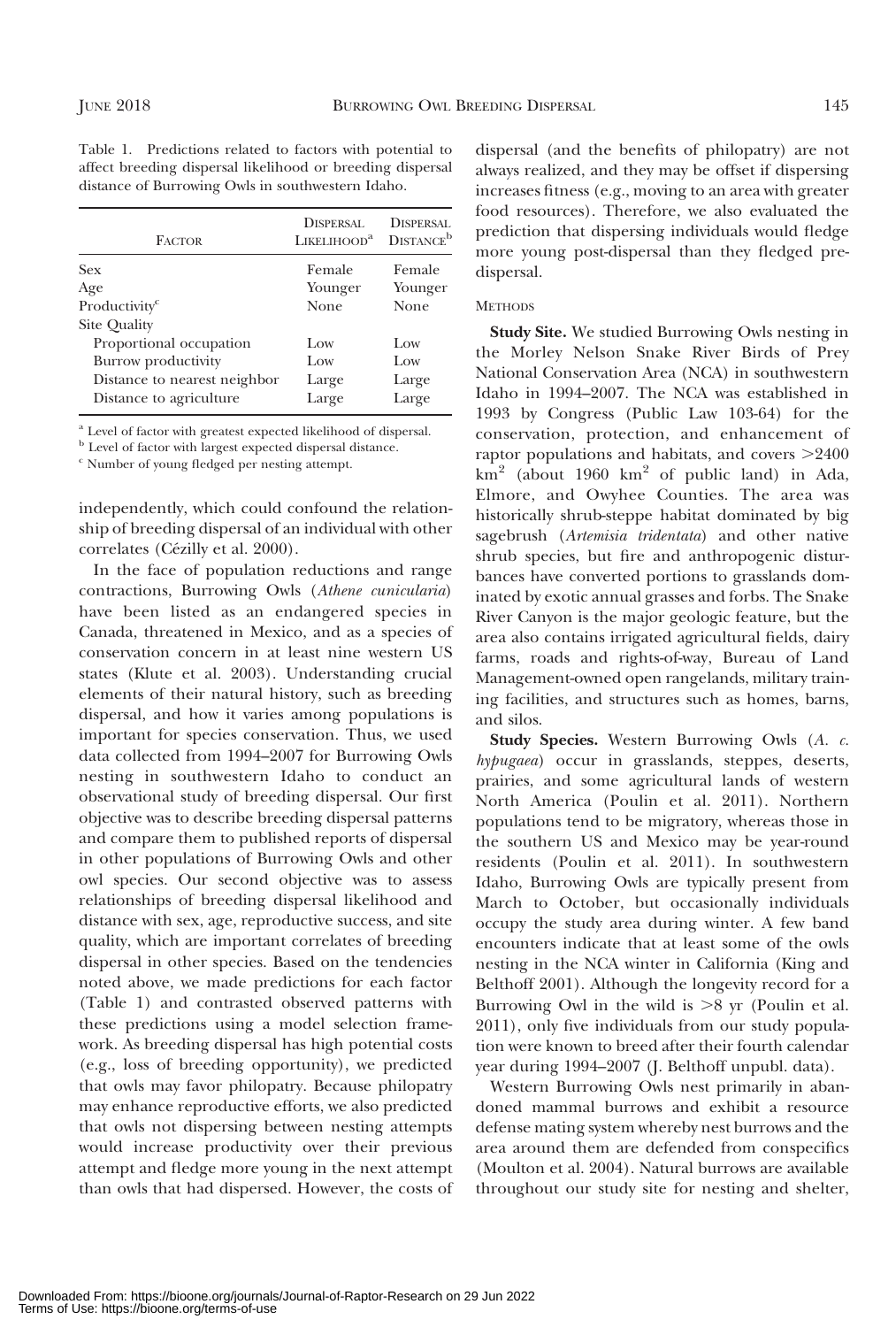and badgers (Taxidea taxus) are the primary excavators of burrows suitable for Burrowing Owl nests (Belthoff and King 1997). There are also many artificial burrow systems (ABSs), which the owls commonly use (Belthoff and Smith 2003), consisting of two or three buried plastic chambers with tunnels of flexible plastic pipe that open to the ground surface (Smith and Belthoff 2001).

Nest Monitoring. Our data on breeding dispersal came from a longitudinal study of owls nesting in both natural and artificial burrows within the NCA. In 1994–1996, most monitored Burrowing Owl pairs nested in natural burrows in the northwestern part of the NCA (near Kuna, Ada County). Artificial burrows were added to the study area in 1997–2000 in the northwestern and south-central (near Grand View and Mountain Home, Elmore County) regions of the NCA. By 2001–2007, a large number of artificial burrows had been added across larger portions of the NCA, and nearly all monitored pairs nested in ABSs in these years. In all years, nonstandardized foot and vehicle surveys for Burrowing Owls nesting in natural and artificial burrows began in March and continued throughout the breeding season. In earlier years (1994–1996), the smaller study area was more intensively surveyed to discover nests among natural burrows. From 1997–2007, detection efforts focused primarily on artificial burrows and historical nest sites in natural burrows.

At all located nests, we monitored reproductive activities and attempted to capture adults and young for marking. Monitoring included nonstandardized observation bouts at natural burrows and excavations of nest chambers at ABSs. Adults were captured using one-way traps or noose carpets placed at the mouth of nest burrows, and juveniles were captured with noose carpets or other traps at natural burrows and usually by hand when researchers excavated nests in ABSs. Adult males typically spend less time inside nest burrows and therefore were captured less frequently than adult females. This gave a female bias to the sample and hindered our ability to statistically assess mate change via death or divorce. We fitted captured owls with a combination of colored leg bands and a USGS aluminum band, which allowed for later identification.

Reproductive Definitions. We considered that an individual attempted nesting if it attended a burrow (natural or artificial) where at least one egg was laid. We defined philopatry as an owl using the same ABS or natural burrow in consecutive nesting attempts, and breeding dispersal as an owl nesting in a different ABS or natural burrow in its subsequent attempt. We used a geographic information system (GIS) to measure dispersal distance as the Euclidean distance between an individual's consecutive nest burrows. Although  $>1$  nesting attempt by an individual in one year occurred infrequently, most observations were between-year events in which an owl had known nesting locations in year<sub>t</sub> and year<sub>th1</sub>. We did not perform statistical analyses of within-year dispersals. Statistical analyses included only observations for which we knew nesting locations in consecutive years, and we used the percent frequency (hereafter simply frequency) to describe the quantity of dispersing owls.

We defined productivity as the number of young fledged per single nesting attempt. We considered any young alive at approximately 4 wk post-hatching as fledged and estimated the number of fledglings as the maximum number of young observed or captured at the burrow near that time. As there are no definitive methods for distinguishing among adult age classes in Burrowing Owls (Pyle 2008), we used minimum possible calendar years for assigning age to adults. For example, an individual first captured as a nesting adult was aged as after-hatchyear (AHY); in subsequent years, its age classification increased to after-second-year, after-third-year, and so on. Because of the owls' short life span, we believe that most individuals captured and banded for the first time as adults (AHY) were probably in their second or third calendar year. We had only a few individuals in the data set that were originally banded as nestlings and subsequently followed through life, so we placed all owls in one of two age classes as an index for assessing potential effect of age on patterns of breeding dispersal: (1) younger, if they were known or suspected to be 2–3 yr old, and (2) older, if they were known to be  $\geq\!\!4$  yr old.

Habitat Quality Indices. It is important to use multiple metrics when indirectly measuring habitat quality (Johnson 2007), so we used four proxies for the site quality of each nest burrow. First, we used proportional occupation, which was the number of years a burrow was occupied by nesting owls divided by the number of years it was available during a 7-yr span (year<sub>t-3</sub> to year<sub>t+3</sub>). Second, burrow productivity was the total number of young fledged at a burrow divided by the number of years it was available during year<sub>t-3</sub> to year<sub>t+3</sub>. We used a 7-yr moving window for both indices because sites were generally the same from one year to the next but sometimes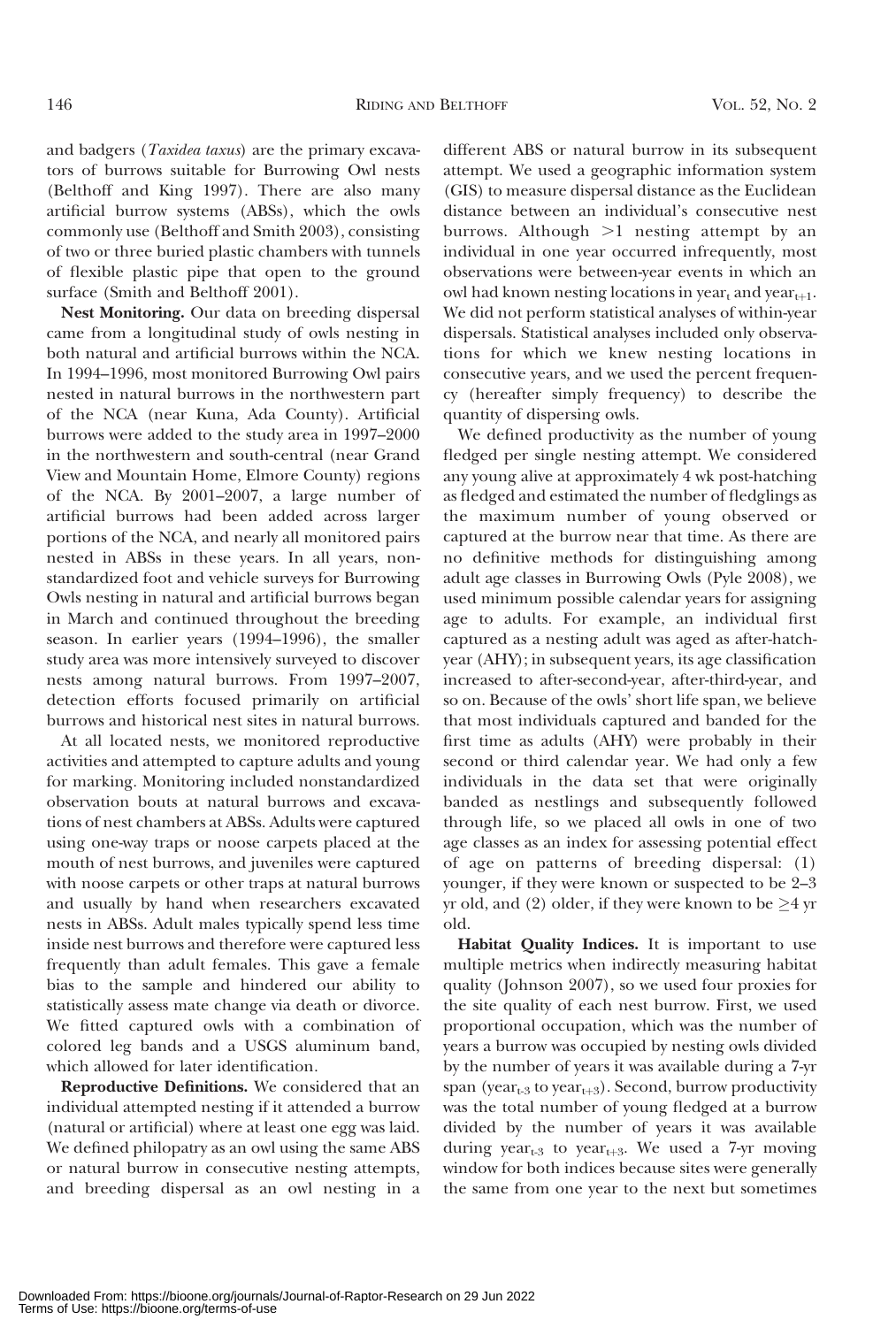exhibited great change over longer periods. We expected that better sites should be occupied more often (Linkhart and Reynolds 1997, Sergio and Newton 2003) and more young should be produced at better sites, so higher values indicate higher quality for both indices. Some evidence suggests that Burrowing Owls derive benefits from nesting close to irrigated agriculture (Moulton et al. 2005, Conway et al. 2006, Restani et al. 2008) and to other Burrowing Owls (Welty 2010), indicating that shorter distances to either may indicate a higher quality site. Thus, our third and fourth indices of site quality were distance (measured in a GIS) from the nest burrow to (1) the nearest irrigated agriculture, and (2) the closest neighboring Burrowing Owl nest.

Statistical Analyses. We performed analyses using SAS 9.4 (SAS Institute Inc., Cary, NC USA) with individual owls as the unit for analyses, and we report means  $\pm$  SE unless otherwise noted. We assessed the repeatability of breeding dispersal distance per Lessells and Boag (1987) for individuals with multiple observations, using a dispersal distance of 0 m for cases of philopatry. We used PROC GENMOD with Poisson distribution, log link function, and individual as a repeated factor to assess owl productivity relative to the effects of dispersal status (dispersed or philopatric), year (t or  $t+1$ ), and the interaction term status  $\times$  year. Based on this model, we made pairwise comparisons of relevant means with the LSMEANS statement and considered the difference between least squares (LS) means important if the 95% confidence interval (CI) for the estimated difference did not contain zero.

We used a model selection framework to examine the potential influence of sex, age, year, number of young fledged, and four indices to site quality (distance to nearest neighbor, distance to agriculture, burrow productivity, and proportional occupation) on breeding dispersal likelihood in a generalized linear mixed model (GLMM) using PROC GLIMMIX (binomial distribution, logit link function, and individual as a random effect). We created 18 ecologically plausible models in addition to global and null models and used Akaike's Information Criterion corrected for small samples  $(\Delta AIC_c)$  and Akaike weights  $(w_i)$  to rank them. We investigated potential effects of these same variables on dispersal distance but restricted analysis to owls that dispersed. We conducted GLMM using PROC GLIMMIX with lognormal distribution, identity link function, and individual as a random effect to examine relationships with breeding dispersal dis-

tance. We assessed the same models as in the likelihood analysis and ranked them using  $\Delta AIC_c$ and  $w_i$ . For analyses of both breeding dispersal likelihood and breeding dispersal distance, we considered models with more support  $(\Delta AIC_{c} < 6$ and  $w_i > 0.15$ ) important, unless they were more complex versions of higher-ranking models (Richards 2008, Arnold 2010), and model-averaged when multiple candidate models met criteria for importance.

#### **RESULTS**

Dispersal Patterns. Of 488 adult and 2354 nestling Burrowing Owls banded during 1994–2007, marked owls returned to nest within the study site 172 times, among which 86 individual owls had known nesting locations in consecutive years. Of these, 22 owls had multiple cases, resulting in 113 total observations (76% dispersed) of owls nesting in consecutive years within the NCA. The geometric mean dispersal distance including philopatric individuals and all repeat observations was 546 m (range:  $0-3454$  m;  $n=$ 113). For individuals with multiple observations, within-individual repeatability was moderately high  $(r = 0.648;$  see Harper [1994] for interpretation), as 68% always dispersed or were always philopatric. Thus, multiple observations from an individual may not be independent, so we used only one randomly selected observation per individual to calculate the following dispersal metrics. Burrowing Owls displayed high breeding dispersal frequency (78%; 67 of 86), and dispersing owls moved 835 m  $\pm$  98 (range: 55–3396 m;  $n = 67$ ) between nest sites.

Productivity Comparisons. The number of young fledged in year $_{t+1}$  did not differ between philopatric and dispersing owls (LS mean difference  $=$ 0.038, lower 95% CI =  $-0.201$ , upper 95% CI = 0.278), nor did number fledged differ between year<sub>t</sub> and year<sub>t+1</sub> for philopatric (LS mean difference = 0.089, lower 95% CI = -0.236, upper 95% CI  $= 0.415$ ) or dispersing (LS mean difference  $=$  $-0.155$ , lower 95% CI =  $-0.334$ , upper 95% CI = 0.025) owls (Fig. 1).

Within-year Dispersal and Mate Fidelity. Withinyear breeding dispersal, i.e., an owl sequentially nesting in two separate locations in one breeding season, was recorded eight times ( $n = 2$  males, 6 females), dispersal distance for these observations was  $119 \text{ m } \pm 30$  (range: 50–312 m), and all recorded within-year dispersals occurred after an unsuccessful nesting attempt. We never recorded a second nesting attempt (at the same burrow or elsewhere)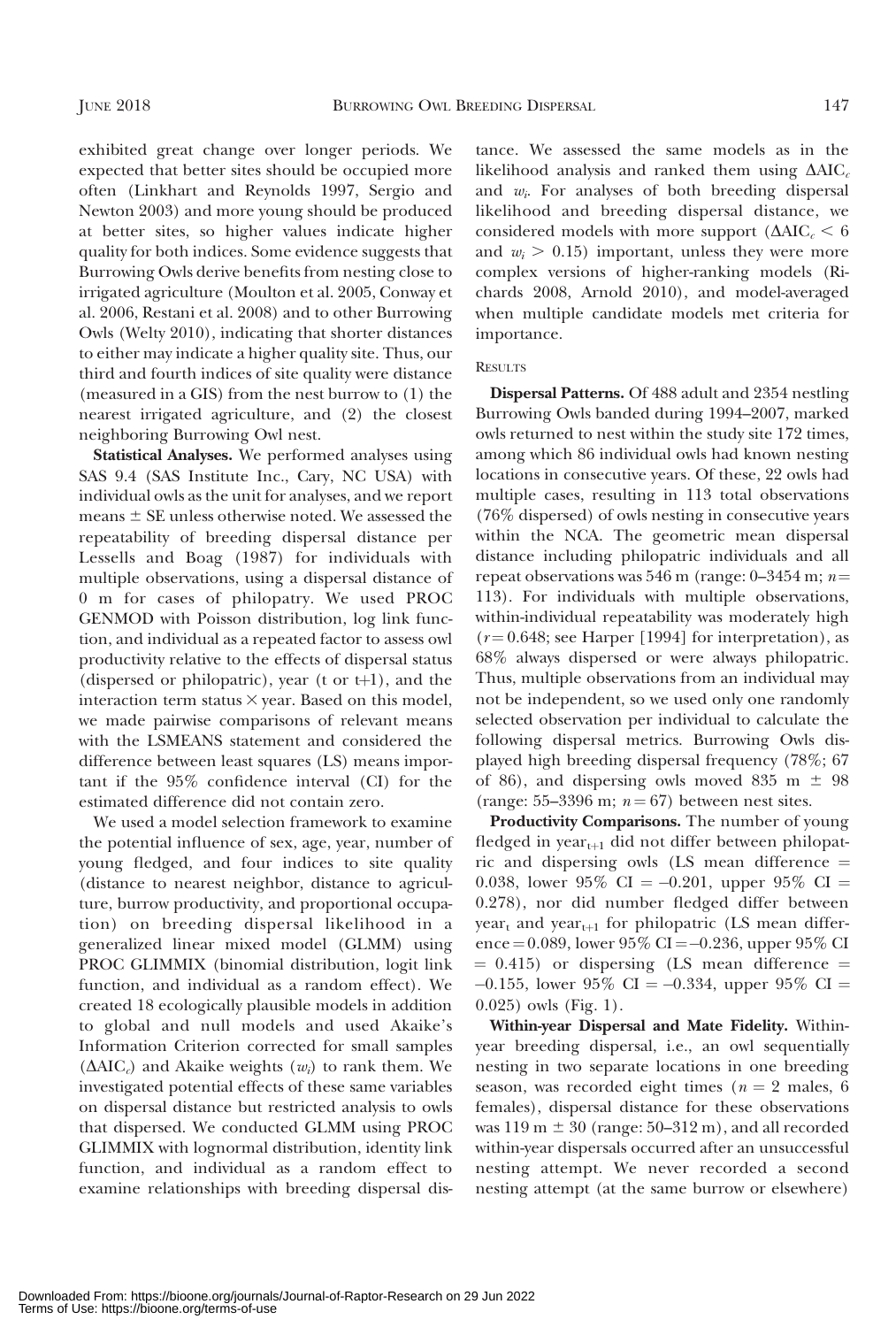

Figure 1. Least squares mean  $(\pm \text{ SE})$  number of young fledged per nesting attempt by philopatric (filled circles) and dispersing owls (open squares) in years  $t$  and  $t+1$ . Letters indicate means with overlapping 95% confidence intervals, and  $n = 26$  and 87 for philopatric and dispersing owls, respectively.

within a breeding season by any owls that successfully reared a brood, which indicates that owls in this population are single-brooded. Although we lacked sufficient sample size to statistically assess mate fidelity as a correlate of breeding dispersal, we observed little mate fidelity in this population of Burrowing Owls: of 15 pairs where nesting locations of both owls were known in consecutive years, only one pair (6.7%) reunited in the subsequent year. Thus, very few of our observations might be affected by this potential lack of independence.

Breeding Dispersal Likelihood. Two candidate models of breeding dispersal likelihood were strongly supported, but only one met criteria for importance (Table 2). The important model included the factors sex and productivity (number of young fledged per nesting attempt). Owls were more likely to undertake breeding dispersal if they were female or had fledged fewer young in year<sub>t</sub> (Table 3, Fig. 2), such that odds of breeding dispersal were almost six times higher in females and decreased by 17% with each additional fledgling. Without exception, owls that failed to produce fledglings (i.e., had nesting success  $= 0$ ;  $n = 9$  females and 2 males) underwent breeding dispersal in the subsequent year (Fig. 2). High productivity was not a perfect predictor of philopatry, however, as owls with the highest productivity ( $n = 10$  or 11 fledglings) also always

Table 2. Model selection results for GLMM of breeding dispersal likelihood of Burrowing Owls in southwestern Idaho. Models are sorted by Akaike's Information Criterion corrected for small sample size.

| <b>PARAMETERS</b> <sup>a</sup> | K              | $\Delta AIC_c$ | <b>LIKELIHOOD</b> | $\omega_i$ |
|--------------------------------|----------------|----------------|-------------------|------------|
| Sex, Fledge                    | 4              | 0.000          | 1.000             | 0.678      |
| Sex, Fledge, Age               | 5              | 1.690          | 0.430             | 0.291      |
| Sex                            | 3              | 7.640          | 0.022             | 0.015      |
| Sex, Age                       | 4              | 8.870          | 0.012             | 0.008      |
| Sex, Age, PO, MP               | 6              | 10.920         | 0.004             | 0.003      |
| Fledge                         | 3              | 12.630         | 0.002             | 0.001      |
| Dnn                            | 3              | 12.650         | 0.002             | 0.001      |
| PO, MP, Dag, Dnn               | 6              | 13.150         | 0.001             | 0.001      |
| Global                         | 20             | 13.200         | 0.001             | 0.001      |
| МP                             | 3              | 15.720         | 0.000             | 0.000      |
| Sex, Fledge, Year              | 15             | 16.810         | 0.000             | 0.000      |
| Dag                            | 3              | 17.420         | 0.000             | 0.000      |
| Null                           | 2              | 17.710         | 0.000             | 0.000      |
| PO, MP                         | $\overline{4}$ | 17.840         | 0.000             | 0.000      |
| PО                             | 3              | 18.810         | 0.000             | 0.000      |
| Age                            | 3              | 19.210         | 0.000             | 0.000      |
| PO, MP, Dnn, Year              | 16             | 25.450         | 0.000             | 0.000      |
| Sex, Age, Year                 | 15             | 27.380         | 0.000             | 0.000      |
| Year                           | 13             | 34.790         | 0.000             | 0.000      |
| PO, MP, Year                   | 15             | 36.640         | 0.000             | 0.000      |
|                                |                |                |                   |            |

<sup>a</sup> Possible parameters, which are described in methods, include Sex, Fledge (number of young fledged in  $year<sub>t</sub>$ ), Age (categorical age: younger or older), PO (proportional occupation), MP (mean productivity), Dag (distance to agriculture), Dnn (distance to nearest neighbor), and Year (categorical: 1995 – 2006).

dispersed, although the number of such owls was very low (Fig. 2).

Breeding Dispersal Distance. Three candidate models of breeding dispersal distance were considered important (Table 4).The factor year appeared in all, the factor sex was in two, and productivity, age, proportional occupation, and mean productivity appeared in one model each. The averaged model indicated that for those owls that dispersed, they went farther if they were female (females:  $895 \pm 113$ ) m,  $n=55$ ; males:  $558 \pm 169$  m,  $n=12$ ), were younger (younger:  $837 \pm 106$  m,  $n = 60$ ; older:  $491 \pm 174$  m,  $n = 4$ ), fledged fewer young in year<sub>t</sub>, nested in burrows in  $year<sub>t</sub>$  that were less frequently occupied, and nested in burrows in year<sub>t</sub> with lower mean productivity (Table 5, Fig. 3).

#### **DISCUSSION**

Productivity Comparisons. We predicted that (1) philopatric owls would fledge more young in  $year_{t+1}$ than in year $_{t}$ , (2) dispersing owls would fledge more young in year $_{t+1}$  than they did in year<sub>t</sub>, and (3)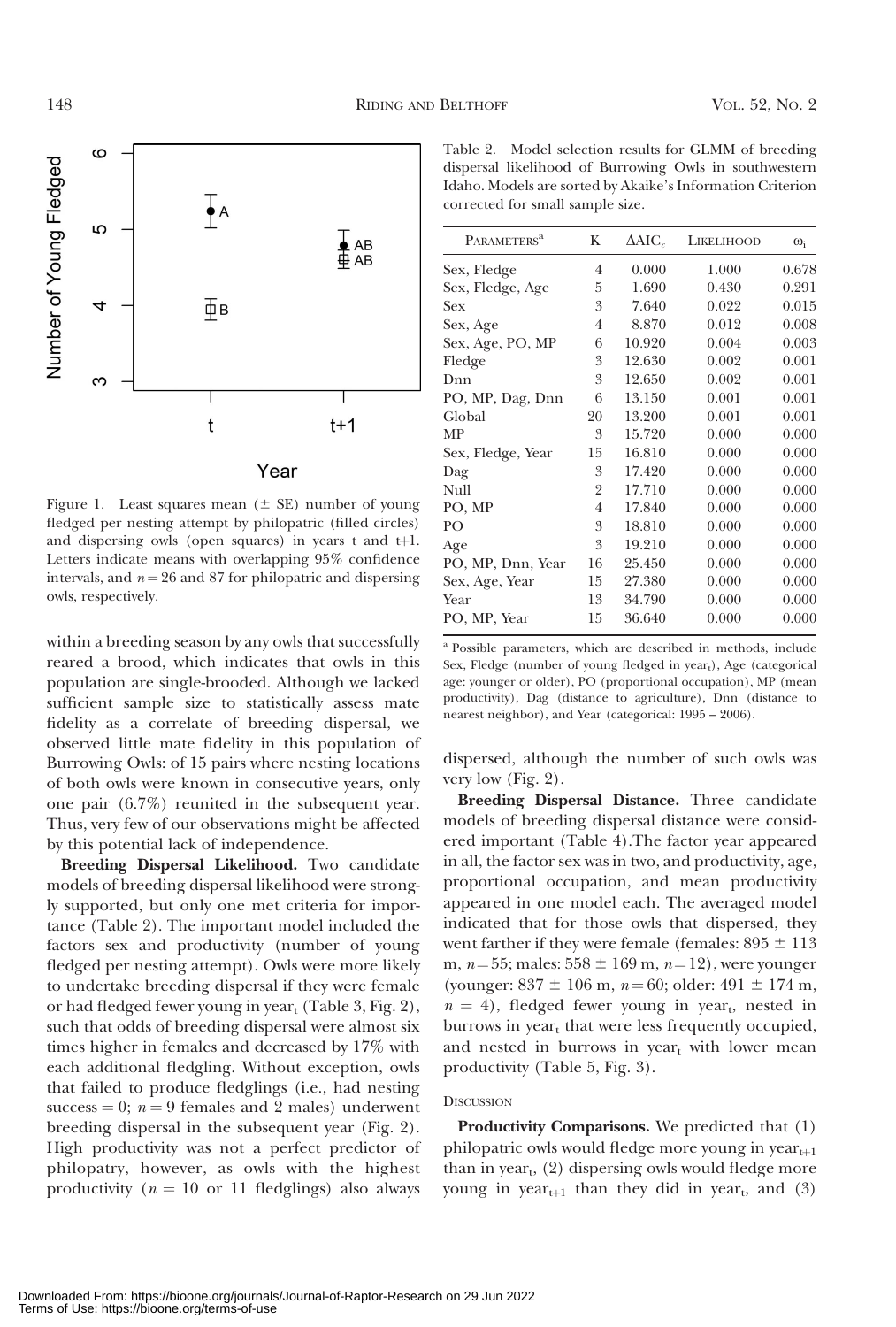Table 3. Parameter estimates (with standard errors and 95% confidence intervals) from the top-ranked GLMM of breeding dispersal likelihood for Burrowing Owls in Idaho predicting odds of dispersing relative to not dispersing (philopatry).

|                              |                 |        | 95% CI    |              |  |  |
|------------------------------|-----------------|--------|-----------|--------------|--|--|
| <b>PARAMETER<sup>a</sup></b> | <b>ESTIMATE</b> | SE.    | LOWER     | <b>UPPER</b> |  |  |
| Intercept<br>Sex:            | 0.7305          | 0.5503 | $-0.3643$ | 1.8253       |  |  |
| Female<br>Male <sup>b</sup>  | 1.7843<br>0     | 0.5019 | 0.7526    | 2.8160       |  |  |
| Fledge                       | $-0.1586$       | 0.0851 | $-0.3336$ | 0.0163       |  |  |

<sup>a</sup> Parameters, which are described in methods, include Sex and Fledge (number of young fledged in  $year<sub>t</sub>$ ).<br><sup>b</sup> Served as reference category for categorical variable.

philopatric owls would fledge more young than dispersing owls in year $_{t+1}$ . None of these predictions surrounding productivity were supported. Combined with the high frequency of dispersal we observed, this indicates that philopatry did not confer realized fitness benefits over dispersal in this population. However, we did not monitor survival of young beyond fledging to independence, which may be a better measure of reproductive success (Streby et al. 2014). Variation in fledgling survival could have led to differential fitness between the pairs we compared, but such variation may be minimal, as juveniles in this population have exhibited frequent and distant movements post-fledging to satellite burrows in the same general areas (King and Belthoff 2001).

Dispersal Frequency and Likelihood Modeling. The frequency of breeding dispersal that we observed was much higher than previously reported for Burrowing Owls in lower latitudes, but it was only slightly higher than in northern populations (Table 6). The combined frequency of breeding dispersal for both sexes also appears to be among the highest for any owl species previously studied (Table 6). The high dispersal frequency was unexpected, in part, because in mark-recapture studies such as ours, individuals dispersing beyond study area boundaries will go undetected, which reduces estimates of dispersal frequency (Barrowclough 1978, Koenig et al. 1996).

There are several factors that may have contributed to the relatively high breeding dispersal frequency we observed in Burrowing Owls nesting in the



Figure 2. Proportion of Burrowing Owls nesting in southwestern Idaho that underwent breeding dispersal as a function of (a) their sex and (b) number of young fledged per nesting attempt (productivity) in year<sub>t</sub>. For (a):  $n = 85$  and 28 for Female and Male, respectively. For (b): the number in each bar indicates sample size.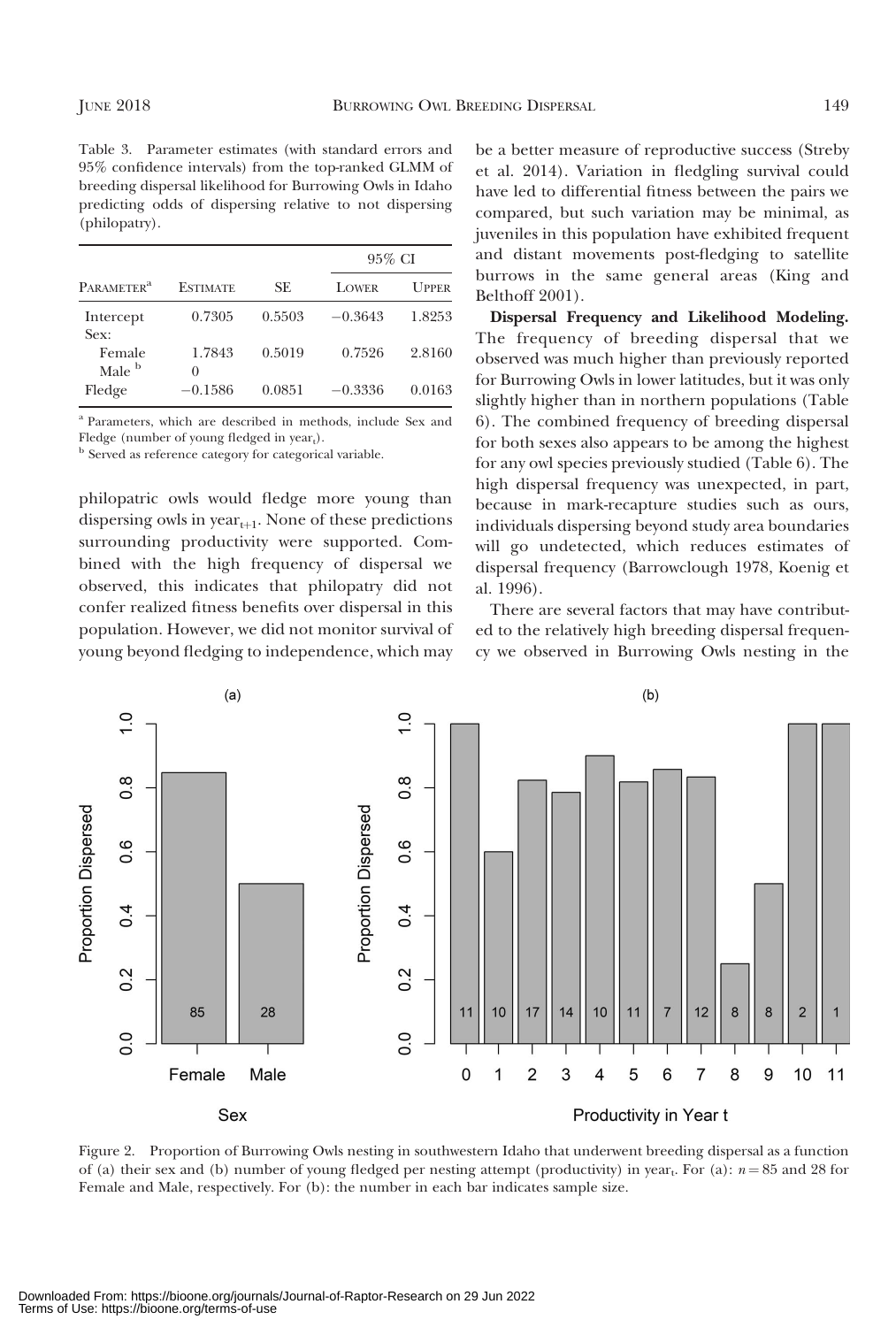Table 4. Model selection results for GLMM of breeding dispersal distance of Burrowing Owls in southwestern Idaho. Models are sorted by Akaike's Information Criterion corrected for small sample size.

| <b>PARAMETERS<sup>a</sup></b> | K              | $\Delta AIC_c$ | LIKELIHOOD | $w_i$ |
|-------------------------------|----------------|----------------|------------|-------|
| Sex, Fledge, Year             | 15             | 0.000          | 1.000      | 0.495 |
| Sex, Age, Year                | 15             | 1.100          | 0.577      | 0.285 |
| PO, MP, Year                  | 15             | 2.290          | 0.318      | 0.157 |
| Year                          | 13             | 4.300          | 0.116      | 0.058 |
| PO, MP, Dnn, Year             | 16             | 9.140          | 0.010      | 0.005 |
| PО                            | 3              | 22.350         | 0.000      | 0.000 |
| Sex, Fledge                   | $\overline{4}$ | 23.270         | 0.000      | 0.000 |
| Sex, Age, PO, MP              | 6              | 23.430         | 0.000      | 0.000 |
| Sex, Age, Fledge              | 5              | 24.110         | 0.000      | 0.001 |
| PO, MP                        | $\overline{4}$ | 24.360         | 0.000      | 0.000 |
| Sex                           | 3              | 25.120         | 0.000      | 0.000 |
| Sex, Age                      | 4              | 25.920         | 0.000      | 0.000 |
| Fledge                        | 3              | 26.610         | 0.000      | 0.000 |
| МP                            | 3              | 27.340         | 0.000      | 0.000 |
| Null                          | 2              | 27.840         | 0.000      | 0.000 |
| Age                           | 3              | 28.580         | 0.000      | 0.000 |
| Dnn                           | 3              | 33.780         | 0.000      | 0.000 |
| Global                        | 20             | 39.660         | 0.000      | 0.000 |
| PO, MP, Dag, Dnn              | 6              | 41.250         | 0.000      | 0.000 |
| Dag                           | 3              | 42.210         | 0.000      | 0.000 |

<sup>a</sup> Possible parameters, which are described in methods, include Sex, Fledge (number of young fledged in  $year<sub>t</sub>$ ), Age (categorical age: younger or older), PO (proportional occupation), MP (mean productivity), Dag (distance to agriculture), Dnn (distance to nearest neighbor), and Year (categorical: 1995 – 2006).

NCA. First, Burrowing Owls have low annual adult survival rates (Poulin et al. 2011, Newton et al. 2016) and philopatry does not appear to provide fitness benefits in this population. Because they do not live long, perhaps this favors owls moving to different sites when they become vacant and helps explains the high dispersal frequency we observed in the migratory population of Burrowing Owls inhabiting the NCA. Second, the sample was biased toward females, and females dispersed more frequently than males (87% and 52%, respectively). Thus, the larger number of females contributing to our analysis increased the measured frequency for the population as a whole. However, the frequency of dispersal for females was lower in other studies (De Smet 1997, Millsap and Bear 1997, Lutz and Plumpton 1999, Catlin et al. 2005, Conway et al. 2006), so even with a comparably female-biased sample those studies would still have recorded lower dispersal frequencies. Third, different methods may have contributed to differences in recorded frequencies. For example, Catlin et al. (2005) focused

Table 5. Model-averaged parameter estimates (with standard errors and 95% confidence intervals) from the topranked GLMM models of breeding dispersal distance for Burrowing Owls in Idaho.

|                        |                 |           | 95% CI   |              |
|------------------------|-----------------|-----------|----------|--------------|
| PARAMETER <sup>a</sup> | <b>ESTIMATE</b> | <b>SE</b> | LOWER    | <b>UPPER</b> |
| Intercept              | 6.538           | 0.558     | 5.423    | 7.653        |
| Year:                  |                 |           |          |              |
| 1995                   | $-1.353$        | 0.830     | $-3.396$ | 0.691        |
| 1996                   | $-1.156$        | 0.621     | $-2.690$ | 0.378        |
| 1997                   | $-0.551$        | 0.536     | $-1.875$ | 0.773        |
| 1998                   | $-0.342$        | 0.514     | $-1.610$ | 0.926        |
| 1999                   | 0.089           | 0.559     | $-1.291$ | 1.469        |
| 2000                   | $-0.050$        | 0.541     | $-1.384$ | 1.285        |
| 2001                   | $-0.578$        | 0.433     | $-1.639$ | 0.484        |
| 2002                   | 0.710           | 1.026     | $-1.821$ | 3.24         |
| 2003                   | $-0.667$        | 0.605     | $-2.159$ | 0.826        |
| 2004                   | 0.488           | 0.562     | $-0.897$ | 1.874        |
| 2005                   | 0.484           | 0.634     | $-1.082$ | 1.049        |
| $2006^{\rm b}$         | $\theta$        |           |          |              |
| Sex:                   |                 |           |          |              |
| Female                 | 0.431           | 0.250     | $-0.182$ | 1.043        |
| Male <sup>b</sup>      | $\Omega$        |           |          |              |
| Fledge                 | $-0.042$        | 0.023     | $-0.098$ | 0.015        |
| Age:                   |                 |           |          |              |
| Older                  | $-0.093$        | 0.079     | $-0.296$ | 0.089        |
| Youngerb               | $\theta$        |           |          |              |
| MP                     | $-0.018$        | 0.017     | $-0.063$ | 0.026        |
| P <sub>O</sub>         | $-0.127$        | 0.116     | $-0.426$ | 0.172        |

<sup>a</sup> Parameters, which are described in methods, include Sex, Fledge (number of young fledged in year<sub>t</sub>), Age (categorical age: younger or older), PO (proportional occupation), MP (mean productivity), and Year (categorical: 1995 – 2006).

<sup>b</sup> Served as reference category for categorical variable.

on the movement away from a territory, so they defined dispersal as movement  $>100$  m from the previous nest. We focused on movement away from a nest site, so we measured dispersal when owls used a different nest burrow. Five of 67 dispersing owls in our study moved  $\leq 100$  m from their previous nest burrow, but all moved  $>50$  m. Applying Catlin et al.'s (2005) definition would decrease dispersal frequency in our study to 72%, which still exceeds other reported breeding dispersal frequencies. Finally, migratory birds tend to disperse longer distances than nonmigrants (Paradis et al. 1998), and they may also disperse with greater frequency. Resident Burrowing Owl populations in Florida (Millsap and Bear 1997) and California (Catlin et al. 2005), for instance, have relatively low dispersal frequencies, and published frequencies from migratory populations (De Smet 1997, Lutz and Plumpton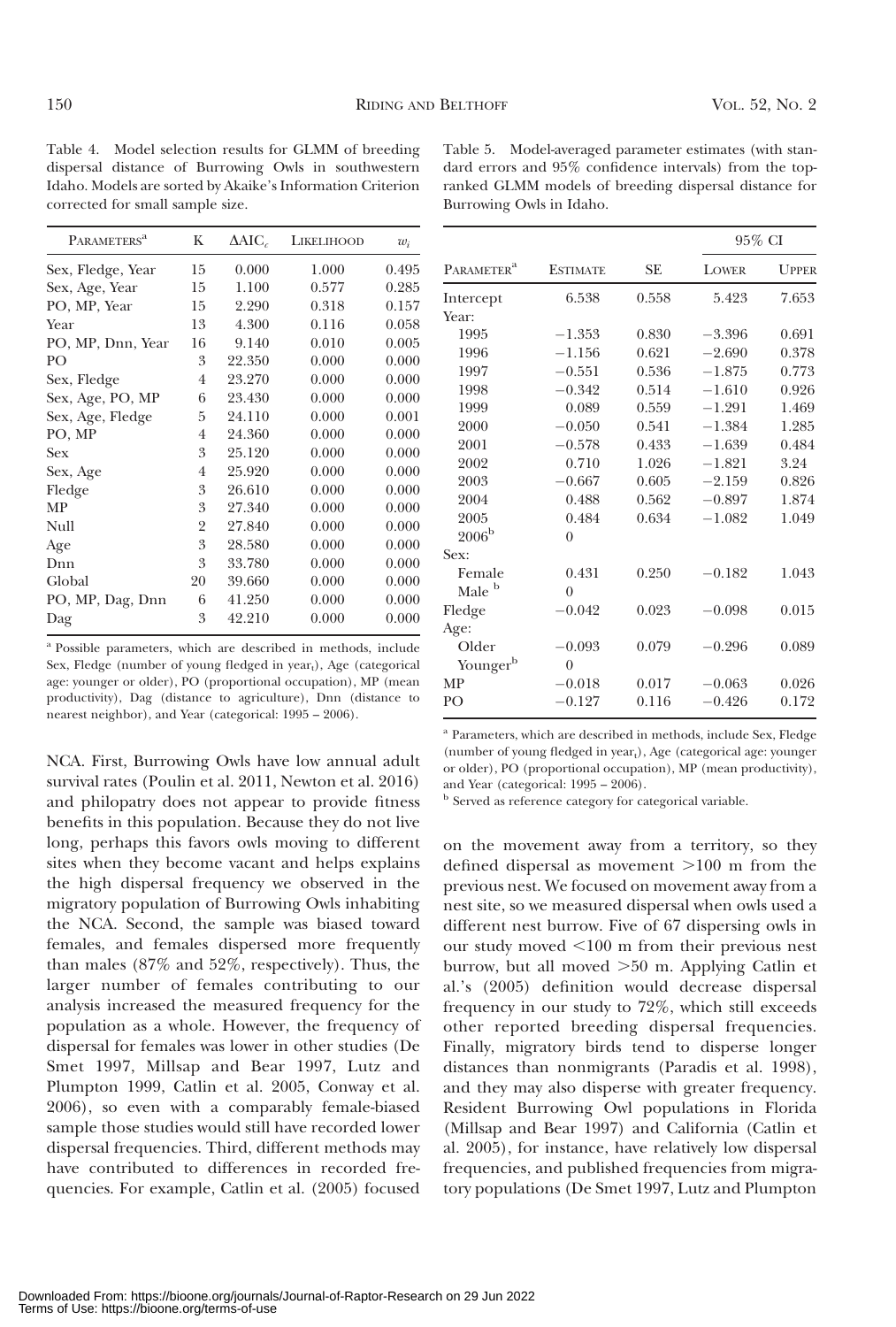

Figure 3. Breeding dispersal distance (m) by (a) year<sub>t+1</sub>, (b) productivity in year<sub>t</sub>, (c) proportional occupation (PO), and (d) mean productivity (MP) for Burrowing Owls nesting in southwestern Idaho that undertook dispersal. PO and MP are indices of site quality. Simple linear regression lines are shown.

1999, Conway et al. 2006) are generally higher. Thus, some variation in Burrowing Owl breeding dispersal frequency appears to be related to migratory habit among populations, with dispersal frequency higher in migratory populations such as the one we studied.

None of the proxies for site quality appeared in important models of breeding dispersal likelihood, i.e., whether an owl dispersed or was philopatric. This is somewhat surprising because the literature includes examples of strong relationships for avian breeding dispersal with site occupancy (Newton and Marquiss 1982, Montalvo and Potti 1992, Arlt and Pärt 2008a), site productivity (Forero et al. 1999, Blondel et al. 2000, Blakesley et al. 2006, Pasinelli et al. 2007), and other measures of site quality, although these examples are from species other than Burrowing Owls. The lack of a relationship between these indices and dispersal likelihood in our study population of Burrowing Owls may have two interpretations. First, these indices may not have tracked site quality as closely as we expected. Second, other factors may have induced some owls to regularly select suboptimal sites, which undermines the value of these indices. This does not mean that site quality had no effect on Burrowing Owl breeding dispersal; in fact, it was related to distance dispersed, but it appears the chosen site quality indices were less important than other factors for owls in deciding whether to disperse.

When examining relationships to dispersal likelihood, we found that the factors age and year did not appear in any important candidate models. Although it is possible that young and old owls did not differ in their propensity to disperse, our inability to precisely age adults into more than just two estimated categories and the relatively small number of owls in the ''older'' category probably obscured the relationship between individual age and dispersal likelihood, if indeed one existed. That year was not an important factor suggests that annually variable environmental factors had relative-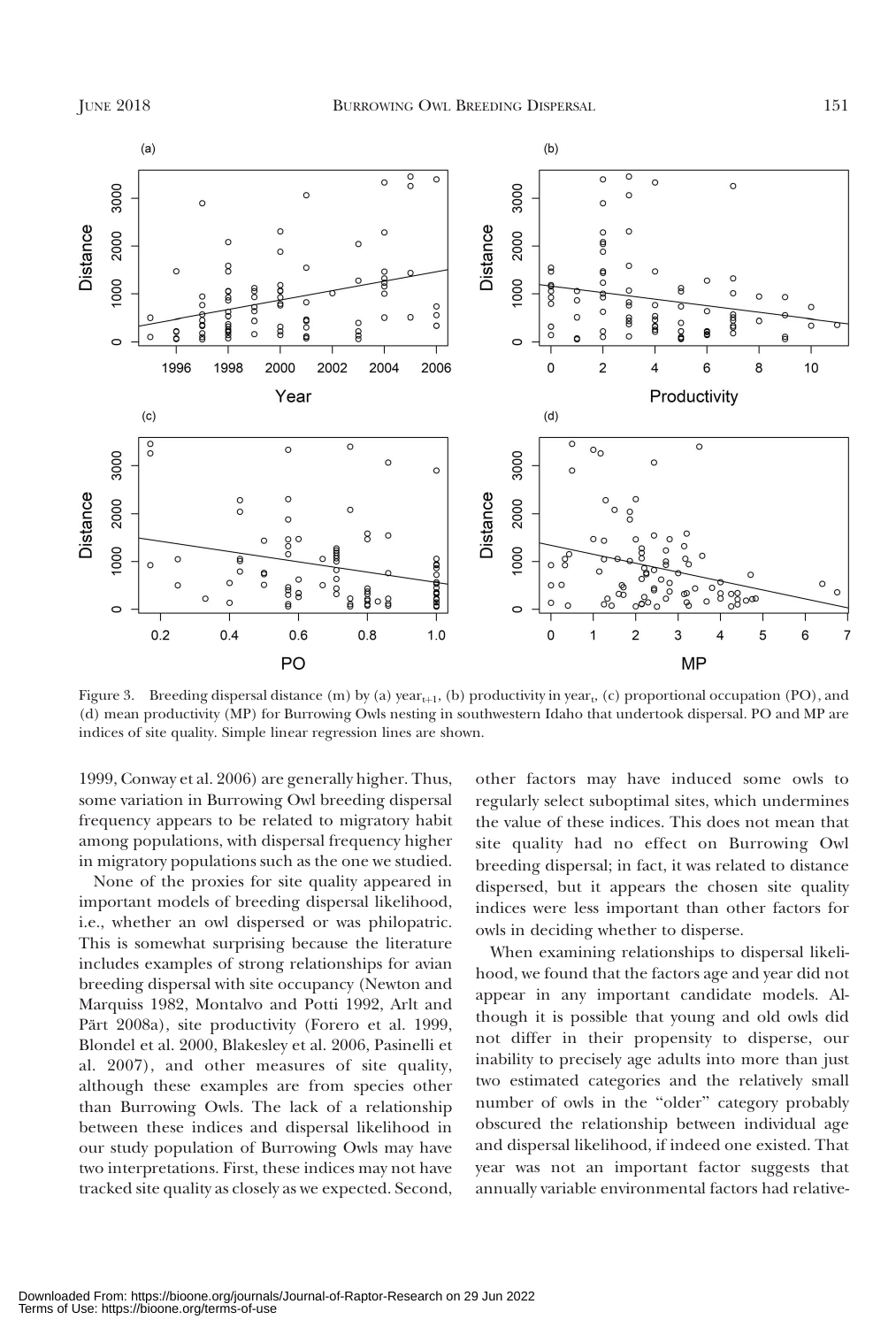|                                  |                         | % FREQUENCY              |                          | DISTANCE (m)             |                          |                          |                          |                               |
|----------------------------------|-------------------------|--------------------------|--------------------------|--------------------------|--------------------------|--------------------------|--------------------------|-------------------------------|
| <b>SPECIES</b>                   | <b>LOCATION</b>         |                          |                          | MALES FEMALES COMBINED   | <b>MALES</b>             |                          | FEMALES COMBINED         | <b>SOURCE</b>                 |
| Aegolius acadicus                | Oregon                  | $\overline{\phantom{0}}$ |                          | 94                       | 770                      | 3400                     | 2490                     | Marks et al. 2015             |
| A. acadicus                      | <b>British Columbia</b> |                          |                          | 86                       | -                        |                          | $\overline{\phantom{0}}$ | Cannings 1987                 |
| A. acadicus                      | Idaho                   |                          |                          | 98                       |                          |                          |                          | Marks and Doremus<br>2000     |
| A. funereus                      | Finland                 |                          | $\overline{\phantom{0}}$ | $\qquad \qquad -$        | ${\sim}1200$ $^{\rm a}$  | ${\sim}5000$ $^{\rm a}$  | ${\sim}3100$ $^{\rm b}$  | Korpimäki 1987                |
| A. funereus                      | Finland                 | $0\ ^{\rm c}$            | 91 <sup>c</sup>          | $\leq$ 36 $^{\rm c}$     |                          |                          |                          | Korpimäki 1988                |
| A. funereus                      | Finland                 |                          | -                        | $\overline{\phantom{0}}$ | $1300$ $^{\rm a}$        | $5500$ $^{\rm a}$        | $3400$ $^{\rm b}$        | Korpimäki 1993                |
| A. funereus                      | Finland                 | 25 <sup>d</sup>          | $\overline{\phantom{0}}$ |                          | $0$ $^{\rm a,d}$         |                          | $\overline{\phantom{0}}$ | Hakkarainen et al.<br>2001    |
| Athene noctua                    | Denmark                 | $\overline{\phantom{m}}$ | $\overline{\phantom{0}}$ | $\leq$ 15 $^{\rm e}$     | $\qquad \qquad$          |                          |                          | Sunde et al. 2009             |
| A. cunicularia                   | Manitoba                | 49                       | 67                       | 55                       | $200~^{\rm f}$           | 10900                    | 3900 <sup>g</sup>        | De Smet 1997                  |
| A. cunicularia                   | Florida                 | 17                       | 26                       | 22 <sup>b</sup>          | $96^{\mathrm{a}}$        | $230$ $^{\rm a}$         | 163 <sup>b</sup>         | Millsap and Bear 1997         |
| A. cunicularia                   | Colorado                | 25                       | 37                       | 31 <sup>b</sup>          |                          | -                        | $\overline{\phantom{0}}$ | Lutz and Plumpton<br>1999     |
| A. cunicularia                   | California              | 32                       | 37                       | 34                       | 431                      | 526                      | 472                      | Catlin et al. 2005            |
| A. cunicularia                   | Washington              | 60                       | 71                       | 64                       |                          |                          | $\overline{\phantom{0}}$ | Conway et al. 2006            |
| A. cunicularia                   | Idaho                   | 52                       | 87                       | 78                       | 558                      | 895                      | 835                      | This study                    |
| Otus elegans                     | Lanyu Island            | $\overline{\phantom{0}}$ | $\overline{\phantom{0}}$ | $\overline{\phantom{0}}$ | 1700                     | 1800                     | 1750 <sup>b</sup>        | Severinghaus 2002             |
| O. elegans                       | Lanyu Island            | 48                       | 60                       | $53~^{\rm h}$            | $\overline{\phantom{0}}$ | -                        | $\overline{\phantom{0}}$ | Bai and Severinghaus<br>2012  |
| Psiloscops flammeolus New Mexico |                         | 20                       | 46                       | 33                       | 179                      | 289                      | 263                      | Arsenault et al. 2005         |
| P. flammeolus                    | Colorado                | 8                        | 44                       | $25$ <sup>i</sup>        |                          |                          | $\overline{\phantom{0}}$ | Linkhart and Reynolds<br>2007 |
| Strix occidentalis               | Oregon,<br>Washington   |                          |                          | -                        |                          | -                        | 6100                     | Forsman et al. 2002           |
| S. occidentalis                  | California              | -                        |                          | 7                        |                          |                          | 7000 <sup>a</sup>        | Blakesley et al. 2006         |
| S. occidentalis                  | California              | -                        |                          | 9                        |                          | $\overline{\phantom{0}}$ |                          | Seamans and Gutierrez<br>2007 |
| S. occidentalis                  | California              | $4^j$                    | 6 <sup>j</sup>           | $5^{\mathrm{j}}$         |                          |                          |                          | Gutierrez et al. 2011         |
| S. occidentalis                  | New Mexico              | -                        | $\overline{\phantom{0}}$ | 5                        | 3600                     | 5100                     | 4511 <sup>k</sup>        | Ganey et al. 2014             |
| Tyto alba                        | Utah                    | $\equiv$                 |                          | $4^{\frac{1}{2}}$        | 2200                     | 2300                     | 2300                     | Marti 1999                    |

Table 6. Percent frequency and mean distance of breeding dispersal for several owl species based on literature estimates. Actual frequency and distance values are likely greater than those given because they were obtained from returning owls only, and non-returning owls may have dispersed beyond study area boundaries.

<sup>a</sup> Denotes a median distance. Mean distance is probably greater.

<sup>b</sup> Not given by authors. We assumed an equal number of males and females to derive.

<sup>c</sup> Not given by author. ''Only two females stayed on the same territory. . .there are no observations of territory shifts by males within the study area and no recoveries of males outside the study area'' (p. 103). Sample size for females appears to be 22 (from Table 5, p. 101); hence, female frequency is  $90.9\%$  (20 of 22). Based on Table 8 (p. 102), there were  $\geq 33$  males, so combined frequency is  $\leq 36.4\%$  (20 of  $\geq 55$ ). <sup>d</sup> Values are for a control group, and median distance includes those not dispersing. An experimental group exposed to predation risk had a frequency of 80% and a median distance of 1.5 km.

 $e$  Not given by authors. "Of 27 owls, 23 stayed in the territory..." (p. 543); hence 4 of 27 (14.8%) dispersed or died.

<sup>f</sup> Excludes one exceptional movement of 99 km that would increase mean to 3 km.

<sup>g</sup> Calculated from sample sizes given in abstract and means given in text.

h Not given by authors. Based on sample sizes given in Fig. 1a (p. 254) of 231 males and 190 females.

<sup>i</sup> Not given by authors. Derived from sample sizes provided by Linkhart and McCallum (2013).

<sup>j</sup> Not given by authors. Derived from yearly values in Table 1 (p. 595).

<sup>k</sup> Not given by authors. Derived from mean distances and sample sizes for each sex (p. 520).

<sup>1</sup> Includes some within-year observations.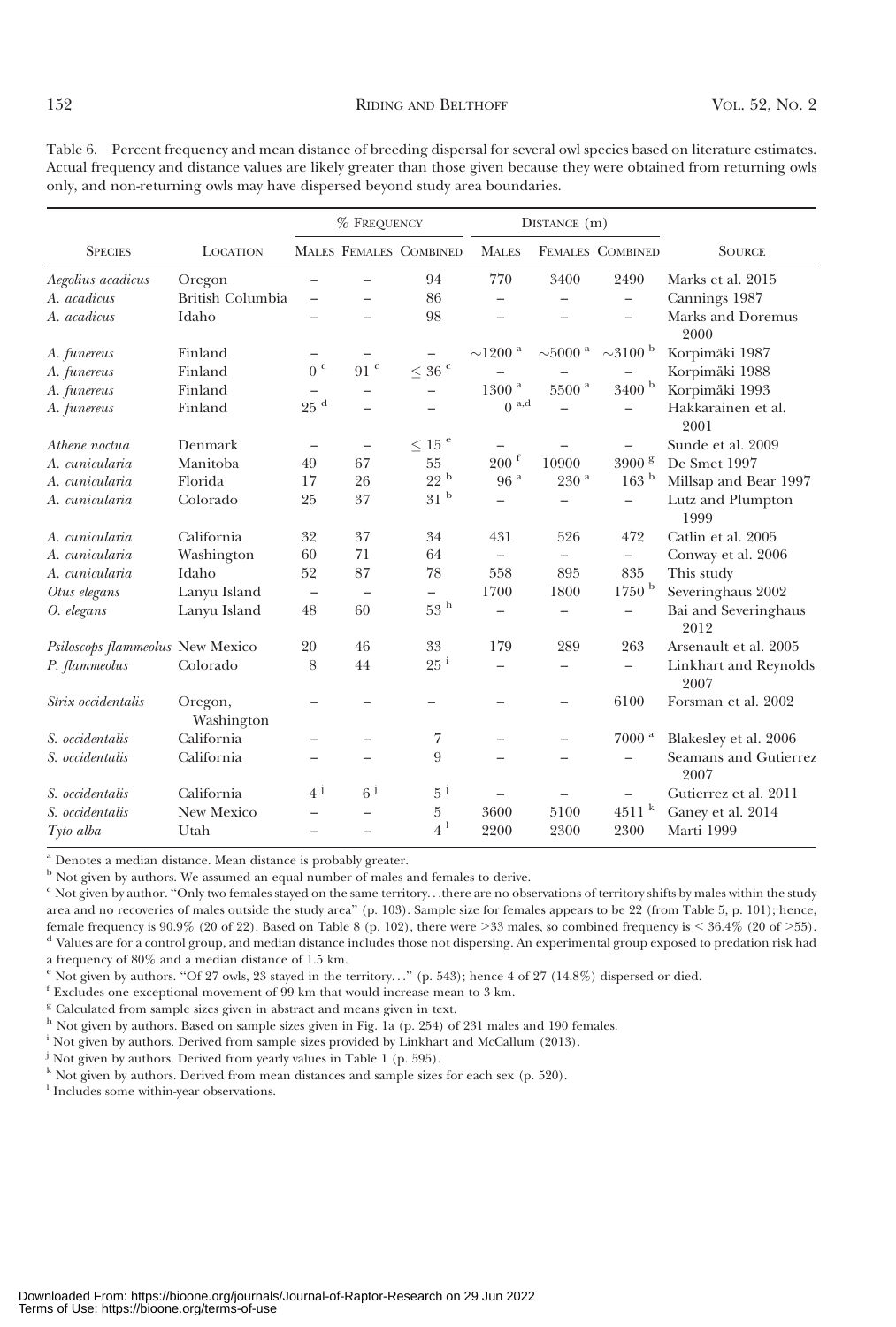ly little effect on decisions by owls to disperse or remain philopatric.

Only sex of an owl and productivity in the previous breeding season were important factors in explaining dispersal likelihood, and their relationships matched our predictions. Females were more likely than males to disperse, and philopatry increased with number of young fledged in year<sub>t</sub>. One perfect predictor of breeding dispersal appeared to be nesting failure  $(i.e., zero production in year<sub>t</sub>), but owls with the$ highest productivity similarly always dispersed. Notably, all three instances of breeding dispersal following high productivity (number fledged in year $_{\rm t} \geq 10$ ) were of female owls, which is the sex class that undergoes dispersal most frequently.

The results of the breeding dispersal likelihood modeling agree in part with previous studies of Burrowing Owls (Millsap and Bear 1997, Lutz and Plumpton 1999, Catlin et al. 2005). Consistent with our results, two previous studies found that nesting failure in year $_{t}$  increased the likelihood of dispersal (both sexes: Catlin et al. 2005; females only: Lutz and Plumpton 1999). Catlin et al. (2005) did not test directly for effects of sex but appeared to assume that they would differ. Other studies found no difference in dispersal likelihood between males and females (Millsap and Bear 1997, Lutz and Plumpton 1999). Only Millsap and Bear (1997) studied the effects of age and found that younger owls were more likely to undertake breeding dispersal than older owls. Catlin et al. (2005) were able to investigate the effects of mate fidelity, which we could not, and found that owls not re-mating with the same individual dispersed more often than owls that retained mates. Unlike ours, previous studies did not examine the effects of site quality on breeding dispersal in Burrowing Owls, but we found that site quality did not strongly relate to whether owls dispersed or remained philopatric. Two indices of site quality did, however, influence how far owls dispersed when they were not philopatric, as we describe below.

Dispersal Distance and Distance Modeling. The method of data collection we used to assess Burrowing Owl breeding dispersal in southwestern Idaho should have biased distance estimates by shortening them (Barrowclough 1978, Porter and Dooley 1993, Thompson and Goodman 1997, Brommer and Fred 2007). However, mean breeding dispersal distance in the NCA was greater than distances for Burrowing Owls in most other locations (Table 6). Birds in migratory populations tend to disperse farther than those in sedentary populations (Paradis et al. 1998, Belliure et al. 2000; but see Middleton et al. 2006).

Migratory populations of Burrowing Owl populations also appear to move farther when undertaking breeding dispersal, but owls in the NCA were closer in mean breeding dispersal distance to nonmigratory populations (see Table 6 for sedentary populations in Florida and California and migratory populations in Canada and Idaho). Other than Flammulated Owls (Psiloscops flammeolus), owl species for which breeding dispersal data are published had much longer mean dispersal distances. Bowman (2003) found that natal dispersal distances covary with territory size in some birds. If habitats or life history attributes necessitate large territories or low nesting densities, then dispersal distances are longer, as individuals have to travel farther to move beyond occupied territories. Therefore, longer breeding dispersal distances by other owl species could simply be a function of these owls having larger territories than Burrowing Owls. Indeed, some of the other species in Table 6 defend all-purpose territories, whereas Burrowing Owls appear to defend only the space around their nest and forage outside of this area (Moulton et al. 2004). Finally, it is also possible that differences in mean dispersal distance among Burrowing Owl studies (De Smet 1997, Millsap and Bear 1997, Catlin et al. 2005) indicate nesting density variation among locations or different spatial distributions of available nest burrows, such that large distances between nesting sites may require longer dispersal movements to move between sites.

We believe the association of year with dispersal distance in all top models was at least partially related to the increase in study area size over time, which allowed us to observe increasingly longer dispersal movements. Interannual variation in environmental conditions, prey populations, and predators also may have influenced annual differences in dispersal distances, although we did not measure these factors. Among the variables we measured, only distance to agriculture and distance to nearest neighbor did not appear in any of the important models of breeding dispersal distance. All of the remaining factors that appeared in top models were associated with dispersal distance in the predicted direction. Younger owls, females, less productive owls, and owls nesting in lower quality sites (based on proportional occupation and mean productivity) undertook longer breeding dispersal movements. This is consistent with the dispersal movements of Burrowing Owl populations in Florida (Millsap and Bear 1997), where females dispersed farther than males, and in California (Catlin et al. 2005), where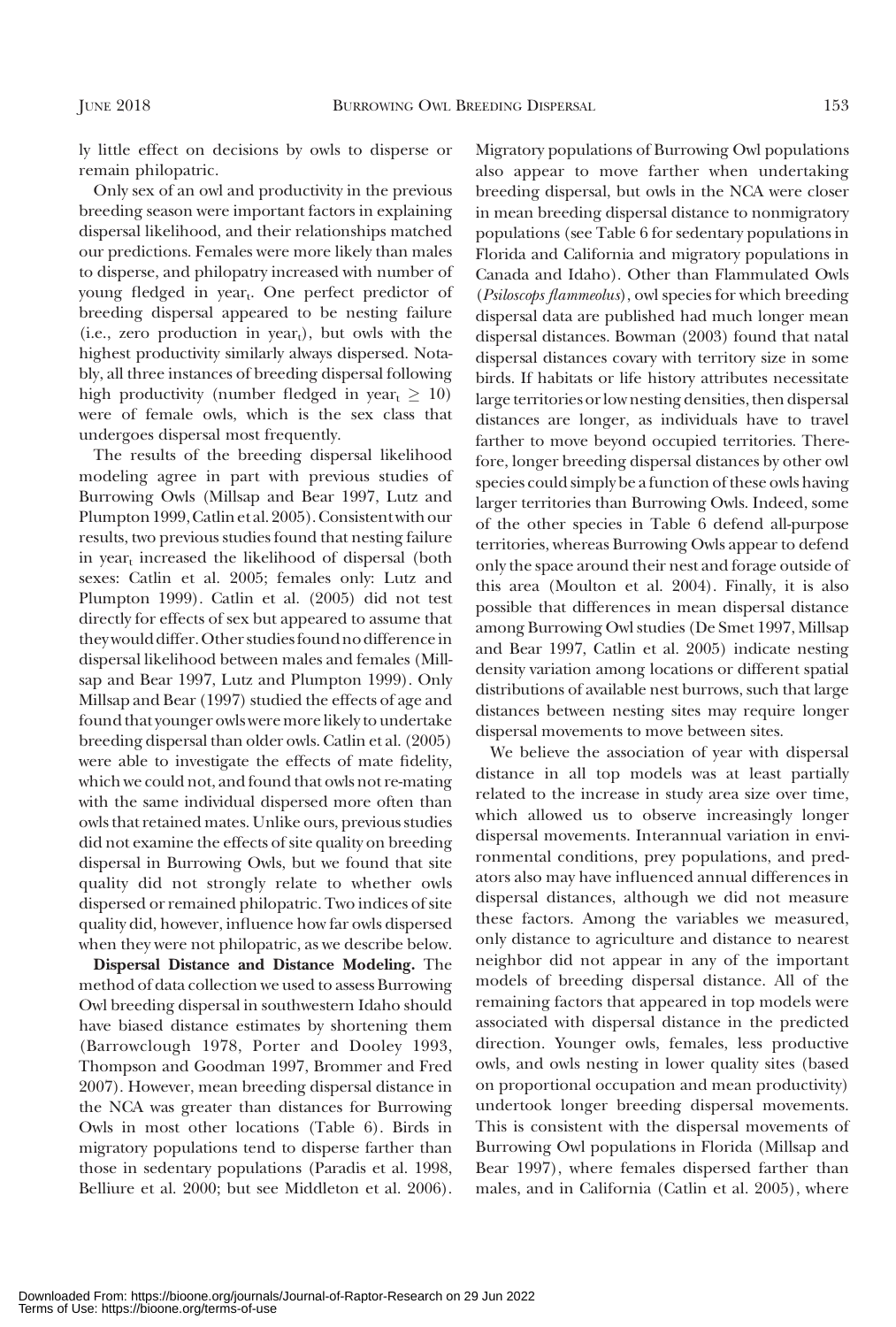owls whose nests failed dispersed farther than owls that successfully bred.

Separate modeling of breeding dispersal likelihood and breeding dispersal distance was validated because important models varied between the two processes. Although sex of the owl and productivity in the previous year affect both dispersal likelihood and distance, year, age, and site quality were variables that associated only with how far owls dispersed. However, because owls did not produce more fledglings following dispersal, the fitness consequences of philopatry and dispersal for this population are unclear. For instance, one of the strongest predictors of dispersal was nesting failure, but the highest levels of productivity were not equally reliable predictors of philopatry. Additionally, the factors influential for breeding dispersal in southwestern Idaho did not completely coincide with results from other studies of Burrowing Owls. Even within a species, dispersal trends often vary spatiotemporally, and other studies differed in geographic location, local habitat, migratory tendency of the population, and time frame. Any of these aspects could have contributed to the differences in dispersal trends among the various Burrowing Owl populations.

#### **ACKNOWLEDGMENTS**

Research protocols were approved by Boise State University's Institutional Animal Care and Use Committee. JRB held permits from Idaho Department of Fish and Game (120225) and USGS Bird Banding Laboratory (22174) to capture and band owls. We thank the many individuals who helped collect data to make our analyses possible, including R. King, B. Smith, C. Moulton, R. Brady, N. Taylor, J. Welty, M. Stuber, and K. McVey. We thank L. Bond and C. McClure for statistical advice, J. Welty for GIS data, and M. Carrete, A. Dufty, J. Marks, I. Robertson, and anonymous reviewers for comments that helped improve earlier versions of our report. We also thank the Morley Nelson Snake River Birds of Prey National Conservation Area, the Orchard Combat Training Center of the Idaho Army National Guard, and BLM biologists and managers for helping to facilitate our research.

#### LITERATURE CITED

- Andreu, J., and E. Barba (2006). Breeding dispersal of Great Tits Parus major in a homogeneous habitat: effects of sex, age, and mating status. Ardea 94:45–58.
- Arlt, D., and T. Pärt (2008a). Post-breeding information gathering and breeding territory shifts in Northern Wheatears. Journal of Animal Ecology 77:211–219.
- Arlt, D., and T. Pärt (2008b). Sex-biased dispersal: A result of a sex difference in breeding site availability. American Naturalist 171:844–850.
- Arnold, T. W. (2010). Uninformative parameters and model selection using Akaike's Information Criterion. Journal of Wildlife Management 74:1175–1178.
- Arsenault, D. P., P. B. Stacey, and G. A. Hoelzer (2005). Mark-recapture and DNA fingerprinting data reveal high breeding-site fidelity, low natal philopatry, and low levels of genetic population differentiation in Flammulated Owls (Otus flammeolus). The Auk 122:329–337.
- Bai, M. L., and L. L. Severinghaus (2012). Disentangling site and mate fidelity in a monogamous population under strong nest site competition. Animal Behaviour 84:251–259.
- Barrowclough, G. F. (1978). Sampling bias in dispersal studies based on finite area. Bird Banding 49:333–341.
- Beaudette, P. D., and D. M. Keppie (1992). Survival of dispersing Spruce Grouse. Canadian Journal of Zoology 70:693–697.
- Belliure, J., G. Sorci, A. P. Möller, and J. Clobert (2000). Dispersal distances predict subspecies richness in birds. Journal of Evolutionary Biology 13:480–487.
- Belthoff, J. R., and R. A. King (1997). Between-year Movements and Nest Burrow Use by Burrowing Owls in Southwestern Idaho. 1996 annual report. Technical Bulletin 97-3. Idaho Bureau of Land Management and Boise State University, Boise, ID, USA.
- Belthoff, J. R., and B. W. Smith (2003). Patterns of artificial burrow occupancy and reuse by Burrowing Owls in Idaho. Wildlife Society Bulletin 31:138–144.
- Blakesley, J. A., D. R. Anderson, and B. R. Noon (2006). Breeding dispersal in the California Spotted Owl. The Condor 108:71–81.
- Blondel, J., P. Perret, and M. J. Galan (2000). High divorce rates in Corsican Blue Tits: how to choose a better option in a harsh environment. Oikos 89:451–460.
- Bowman, J. (2003). Is dispersal distance of birds proportional to territory size? Canadian Journal of Zoology 81:195–202.
- Bradley, J. S., R. D. Wooller, I. J. Skira, and D. L. Serventy (1990). The influence of mate retention and divorce upon reproductive success in Short-tailed Shearwaters Puffinus tenuirostris. Journal of Animal Ecology 59:487– 496.
- Brommer, J. E., and M. S. Fred (2007). Accounting for possible detectable distances in a comparison of dispersal: Apollo dispersal in different habitats. Ecological Modelling 209:407–411.
- Brown, C. R., M. B. Brown, and K. R. Brazeal (2008). Familiarity with breeding habitat improves daily survival in colonial Cliff Swallows. Animal Behaviour 76:1201– 1210.
- Cannings, R. J. (1987). The breeding biology of Northern Saw-whet Owls in southern British Columbia. In Biology and Conservation of Northern Forest Owls: Symposium Proceedings (R. W. Nero, R. J. Clark, R. J. Knapton, and R. H. Hamre, Editors). Gen. Tech. Rep. RM-142. USDA Forest Service, Fort Collins, CO, USA. pp. 193–198.
- Catlin, D. H., D. K. Rosenberg, and K. L. Haley (2005). The effects of nesting success and mate fidelity on breeding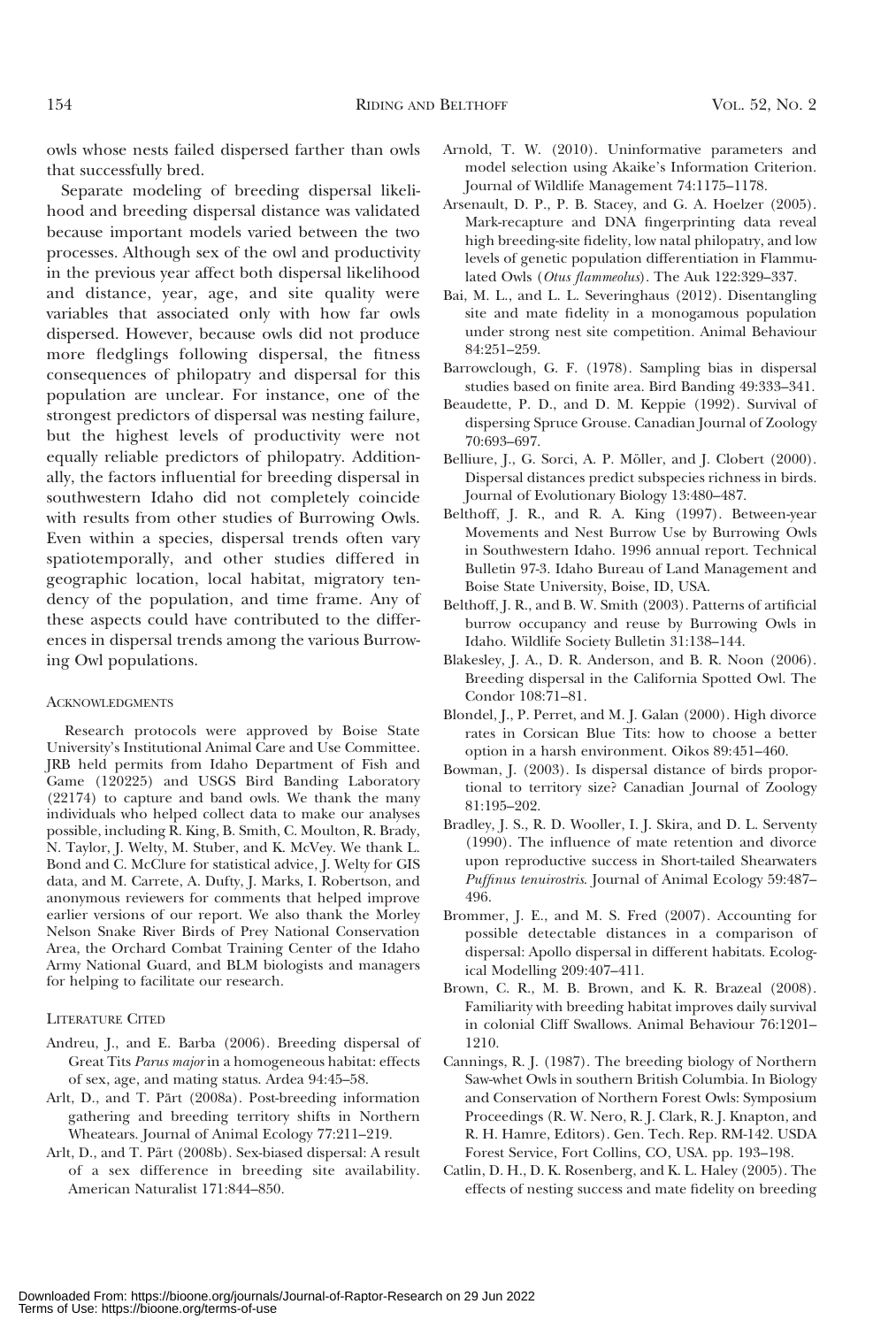dispersal in Burrowing Owls. Canadian Journal of Zoology 83:1574–1580.

- Cézilly, F., F. Dubois, and M. Pagel (2000). Is mate fidelity related to site fidelity? A comparative analysis in Ciconiiforms. Animal Behaviour 59:1143–1152.
- Clarke, A. L., B. E. Saether, and E. Roskaft (1997). Sex biases in avian dispersal: a reappraisal. Oikos 79:429– 438.
- Conway, C. J., V. Garcia, M. D. Smith, L. A. Ellis, and J. L. Whitney (2006). Comparative demography of Burrowing Owls in agricultural and urban landscapes in southeastern Washington. Journal of Field Ornithology 77:280–290.
- Danchin, E., and E. Cam (2002). Can non-breeding be a cost of breeding dispersal? Behavioral Ecology and Sociobiology 51:153–163.
- Daniels, S. J., and J. R. Walters (2000). Between-year breeding dispersal in Red-cockaded Woodpeckers: multiple causes and estimated cost. Ecology 81:2473– 2484.
- De Smet, K. D. (1997). Burrowing Owl (Speotyto cunicularia) monitoring and management activities in Manitoba, 1987–1996. In Biology and Conservation of Owls of the Northern Hemisphere (J. R. Duncan, D. H. Johnson, and T. H. Nicholls, Editors). Gen. Tech. Rep. NC-190. USDA Forest Service, North Central Forest Experiment Station, St. Paul, MN, USA. pp. 123–130.
- Doerr, E. D., and V. A. J. Doerr (2005). Dispersal range analysis: quantifying individual variation in dispersal behavior. Oecologia 142:1–10.
- Forero, M. G., J. A. Donázar, J. Blas, and F. Hiraldo (1999). Causes and consequences of territory change and breeding dispersal distance in the Black Kite. Ecology 80:1298–1310.
- Forsman, E. D., R. G. Anthony, J. A. Reid, P. J. Loschl, S. G. Sovern, M. Taylor, B. L. Biswell, A. Ellingson, E. C. Meslow, G. S. Miller, K. A. Swindle, J. A. Thrailkill, F. F. Wagner, and D. E. Seaman (2002). Natal and breeding dispersal of Northern Spotted Owls. Wildlife Monographs 149:1–35.
- Ganey, J. L., D. L. Apprill, T. A. Rawlinson, S. C. Kyle, R. S. Jonnes, and J. P. Ward, Jr. (2014). Breeding dispersal of Mexican Spotted Owl in the Sacramento Mountains, New Mexico. Wilson Journal of Ornithology 126:516– 524.
- Greenwood, P. J. (1980). Mating systems, philopatry and dispersal in birds and mammals. Animal Behaviour 28:1140–1162.
- Gutiérrez, R. J., W. S. Lahaye, and G. S. Zimmerman (2011). Breeding dispersal in an isolated population of Spotted Owls Strix occidentalis: evidence for improved reproductive output. Ibis 153:592–600.
- Haas, C. A. (1998). Effects of prior nesting success on site fidelity and breeding dispersal: an experimental approach. The Auk 115:929–936.
- Hakkarainen, H., P. Ilmonen, V. Koivunen, and E. Korpimäki (2001). Experimental increase of predation

risk induces breeding dispersal of Tengmalm's Owl. Oecologia 126:355–359.

- Harper, D. G. C. (1994). Some comments on the repeatability of measurements. Ringing and Migration 15:84–90.
- Hoover, J. P. (2003). Decision rules for site fidelity in a migratory bird, the Prothonotary Warbler. Ecology 84:416–430.
- Ims, R. A., and H. P. Andreassen (2000). Spatial synchronization of vole population dynamics of predatory birds. Nature 408:194–196.
- Johnson, M., and J. R. Walters (2008). Effects of mate and site fidelity on nest survival of Western Sandpipers (Calidris mauri). The Auk 125:76–86.
- Johnson, M. D. (2007). Measuring habitat quality: a review. The Condor 109:489–504.
- Johnson, M. L., and M. S. Gaines (1990). Evolution of dispersal: theoretical models and empirical tests using birds and mammals. Annual Review of Ecology and Systematics 21:449–480.
- Kim, S. Y., R. Torres, C. Rodriguez, and H. Drummond (2007). Effects of breeding success, mate fidelity and senescence on breeding dispersal of male and female Blue-footed Boobies. Journal of Animal Ecology 76:471–479.
- King, R. A., and J. R. Belthoff (2001). Post-fledging dispersal of Burrowing Owls in southwestern Idaho: characterization of movements and use of satellite burrows. The Condor 103:118–126.
- Klute, D. S., L. W. Ayers, M. T. Green, W. H. Howe, S. L. Jones, J. A. Shaffer, S. R. Sheffield, and T. S. Zimmerman (2003). Status Assessment and Conservation Plan for the Western Burrowing Owl in the United States. Biological Technical Publication FWS/BTP-R6001- 2003. USDI Fish and Wildlife Service, Washington, DC, USA.
- Koenig, W. D., D. Van Vuren, and P. H. Hooge (1996). Detectability, philopatry, and the distribution of dispersal distances in vertebrates. Trends in Ecology and Evolution 11:514–517.
- Korpimäki, E. (1987). Selection for nest-hole shift and tactics of breeding dispersal in Tengmalm's Owl Aegolius funereus. Journal of Animal Ecology 56:185–196.
- Korpimäki, E. (1988). Effects of territory quality on occupancy, breeding performance and breeding dispersal in Tengmalm's Owl. Journal of Animal Ecology 57:97–108.
- Korpimäki, E. (1993). Does nest-hole quality, poor breeding success or food depletion drive the breeding dispersal of Tengmalm's Owls? Journal of Animal Ecology 62:606–613.
- Lanyon, S. M., and C. F. Thompson (1986). Site fidelity and habitat quality as determinants of settlement pattern in male Painted Buntings. The Condor 88:206–211.
- Lessells, C. M., and P. T. Boag (1987). Unrepeatable repeatabilities: A common mistake. The Auk 104:116– 121.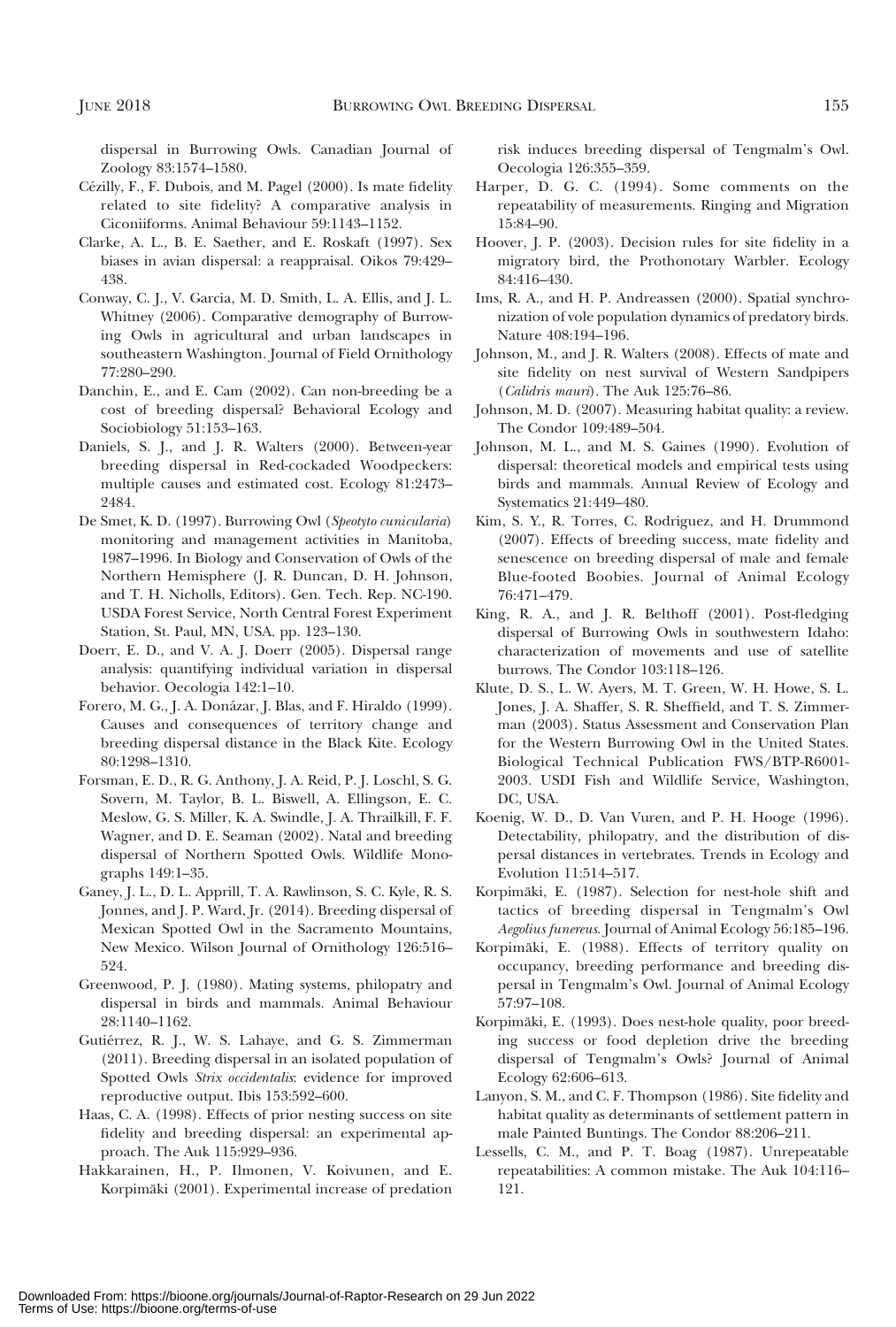- Linkhart, B. D., and D. A. McCallum (2013). Flammulated Owl (Psiloscops flammeolus). In The Birds of North America (P. G. Rodewald, Editor). Cornell Lab of Ornithology, Ithaca, NY, USA. https://birdsna.org/ Species-Account/bna/species/flaowl.
- Linkhart, B. D., and R. T. Reynolds (1997). Territories of Flammulated Owls (Otus flammeolus): Is occupancy a measure of habitat quality? In Biology and Conservation of Owls of the Northern Hemisphere (J. R. Duncan, D. H. Johnson, and T. H. Nicholls, Editors). Gen. Tech. Rep. NC-190. USDA Forest Service, North Central Forest Experiment Station, St. Paul, MN, USA. pp. 250–254.
- Linkhart, B. D., and R. T. Reynolds (2007). Return rate, fidelity, and dispersal in a breeding population of Flammulated Owls (Otus flammeolus). The Auk 124:264– 275.
- Lutz, R. S., and D. L. Plumpton (1999). Philopatry and nest site reuse by Burrowing Owls: implications for productivity. Journal of Raptor Research 33:149–153.
- Marks, J. S., and J. H. Doremus (2000). Are Northern Sawwhet Owls nomadic? Journal of Raptor Research 34:299–304.
- Marks, J. S., A. Nightingale, and J. M. McCullough (2015). On the breeding biology of Northern Saw-whet Owls (Aegolius acadicus). Journal of Raptor Research 49:486– 497.
- Marti, C. D. (1999). Natal and breeding dispersal in Barn Owls. Journal of Raptor Research 33:181–189.
- Middleton, H. A., C. A. Morrissey, and D. J. Green (2006). Breeding territory fidelity in a partial migrant, the American Dipper Cinclus mexicanus. Journal of Avian Biology 37:169–178.
- Millsap, B. A., and C. Bear (1997). Territory fidelity, mate fidelity, and dispersal in an urban-nesting population of Florida Burrowing Owls. Raptor Research Report 9:91– 98.
- Montalvo, S., and J. Potti (1992). Breeding dispersal in Spanish Pied Flycatchers Ficedula hypoleuca. Ornis Scandinavica 23:491–498.
- Morrison, J. L., and P. B. Wood (2009). Broadening our approaches to studying dispersal in raptors. Journal of Raptor Research 43:81–89.
- Moulton, C. E., R. S. Brady, and J. R. Belthoff (2004). Territory defense of nesting Burrowing Owls: responses to simulated conspecific intrusion. Journal of Field Ornithology 75:288–295.
- Moulton, C. E., R. S. Brady, and J. R. Belthoff (2005). A comparison of breeding season food habitats of Burrowing Owls nesting in agricultural and nonagricultural habitat in Idaho. Journal of Raptor Research 39:429–438.
- Nathan, R. (2001). The challenges of studying dispersal. Trends in Ecology and Evolution 16:481–483.
- Newton, I., and M. Marquiss (1982). Fidelity to breeding area and mate in sparrowhawks Accipiter nisus. Journal of Animal Ecology 51:327–341.

Newton, I., M. J. McGrady, and M. K. Oli (2016). A review of survival estimates for raptors and owls. Ibis 158:227–248.

- Paradis, E., S. R. Baillie, W. J. Sutherland, and R. D. Gregory (1998). Patterns of natal and breeding dispersal in birds. Journal of Animal Ecology 67:518–536.
- Pärt, T. (1994). Male philopatry confers a mating advantage in the migratory Collared Flycatcher, Ficedula albicollis. Animal Behaviour 48:401–409.
- Pärt, T. (1995). The importance of local familiarity and search costs for age- and sex-biased philoparty in the Collared Flycatcher. Animal Behaviour 49:1029–1038.
- Pasinelli, G., M. Muller, M. Schaub, and L. Jenni (2007). Possible causes and consequences of philopatry and breeding dispersal in Red-backed Shrikes Lanius collurio. Behavioral Ecology and Sociobiology 61:1061– 1074.
- Payne, R. B., and L. L. Payne (1993). Breeding dispersal in Indigo Buntings: circumstances and consequences for breeding success and population structure. The Condor 95:1–24.
- Piper, W. H., C. Walcott, J. N. Mager, and F. J. Spilker (2008). Nestsite selection by male loons leads to sexbiased site familiarity. Journal of Animal Ecology 77:205–210.
- Porneluzi, P. A. (2003). Prior breeding success affects return rates of territorial male Ovenbirds. The Condor 105:73–79.
- Porter, J. H., and J. L. Dooley, Jr. (1993). Animal dispersal patterns: A reassessment of simple mathematical models. Ecology 74:2436–2443.
- Poulin, R., L. D. Todd, E. A. Haug, B. A. Millsap, and M. S. Martell (2011). Burrowing Owl (Athene cunicularia). In The Birds of North America (P. G. Rodewald, Editor). Cornell Lab of Ornithology, Ithaca, NY, USA. https:// birdsna.org/Species-Account/bna/species/burowl.
- Przybylo, R., D. A. Wiggins, and J. Merila (2001). Breeding success in Blue Tits: good territories or good parents? Journal of Avian Biology 32:214–218.
- Pyle, P. (2008). Identification Guide to North American Birds. Part II: Anatidae to Alcidae. Slate Creek Press, Point Reyes Station, CA, USA.
- Pyle, P., W. J. Sydeman, and M. Hester (2001). Effects of age, breeding experience, mate fidelity, and site fidelity on breeding performance in a declining population of Cassin's Auklets. Journal of Animal Ecology 70:1088– 1097.
- Restani, M., J. M. Davies, and W. E. Newton (2008). Importance of agricultural landscapes to nesting Burrowing Owls in the Northern Great Plains, USA. Landscape Ecology 23:977–987.
- Richards, S. A. (2008). Dealing with overdispersed count data in applied ecology. Journal of Applied Ecology 45:218–227.
- Schamel, D., and D. M. Tracy (1991). Breeding site fidelity and natal philopatry in the sex role-reversed Red and Red-necked phalaropes. Journal of Field Ornithology 62:390–398.